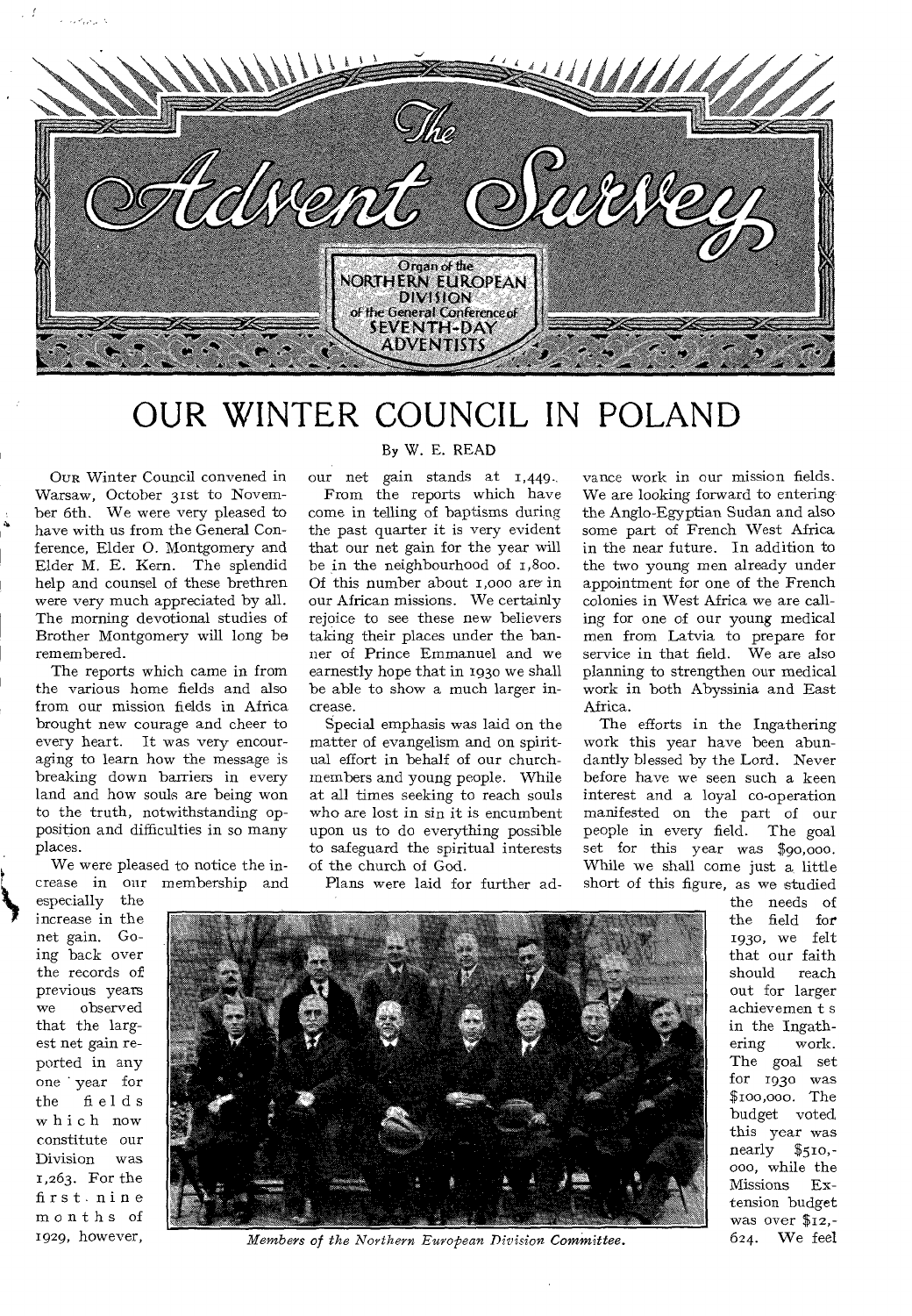

*Committee members and others in attendance at the Winter Council.* 

grateful to the General Conference for the splendid help that has been given to us for this year, not only in general appropriations but in the special gifts for the evangelistic and educational work in Great Britain.

The days spent together in our council were days of real blessing to us all, and we look forward to the New Year with renewed courage and hopefulness, believing that our heavenly Father Who called us to service in His great work will give us the help we need as we address ourselves with consecrated energy to the task.

## Help Men Succeed

By L. H. Christian

A SPIRITUAL, aggressive ministry is our first need, and the winning of souls the acid test of success. True, the number of new converts won, does depend, to some extent, on the country or city in which one labours. Yet every worker should gain converts each year. Some are inclined to think that those who fail ought to drop out of the work. But this is not the better way. Every leader in this cause who has workers that are not doing well, should find out the reasons why, and kindly but firmly point out to them the way to success. We found a poem the other day by Edgar A. Guest called, "Machine and Man," which points this lesson very well :

"The factory engine wouldn't start And so they took the thing apart

To search for flaws.

They looked at flange and gear and case

- They took it down from top to base To find the cause.
- 'Something is broken,' they declared,
- 'And what it is must be repaired.'
- "Near by a drowsy workman stood,
- And someone muttered : 'He's no good,
	- Just let him go!'
- They didn't take that man apart, Or think to search his mind and
	- heart,
	- The cause to know.
- Nobody thought to ask him why
- There was no lustre in his eye.
- "But had they looked into the gloom
- Of what he called a sitting-room, Or searched his life,

They would have found a woman frail,

Tubercular, and drawn, and pale, Who was his wife.

- And then they might have understood
- Why that man seemed to be no good.
- "When engines in a factory stop
- We search the things from base to top;
- But when man breaks,
- 'Tis very seldom that we pause
- To search his life to find the cause Of his mistakes.
- Yet we might mend him could we find
- The thing that's preying on his mind."
- Shall we not all do our very best to help one another to succeed?

## Some Travelling Experiences in Poland

### By J. Isaac

I HAVE just returned from the Esat country where poverty, dirt, and their usual accompaniments hold possession. We have started to build a chapel in that district and the plan is to have three rooms on top so that our workers may have somewhere to sleep when visiting the churches in that part. These rooms will also be very useful during conferences or other such meetings. The chapel, will cost about Z1.8,000 (\$889). Our members are working very hard for this and have already raised Z1.7oo (\$78). Where there is no money the people are giving their time and strength. Fortunately, the lumber can be secured in the neighbourhood. They buy trees in the woods and cut them down with large saws. The rest of the material has to be hauled from the city of Pinsk and this is how it is done.

A rowing boat is hired in Pinsk, and cement, lime, tin, etc., are placed in the little boat which is rowed to a town about fifty kilometres along the river. From here the goods are transported in a onehorse cart the remaining eight or ten kilometres. I will now tell you how we get there. We leave Pinsk at six o'clock in the morning by a river steamer and travel forty kilometres. We leave the steamer to continue our journey in a little rowing boat for about an hour and a half. That is the end of the river trip. A one-horse rig takes us the rest of the journey. Altogether it takes about a day to make the trip. It would amuse you to see a Russian rig. There are no springs or upholstered seats, but just a bundle of straw placed at the bottom of the narrow box (and it can hardly be called a box). There one sits and makes the best of it.

It can easily be imagined that after this kind of travelling one is glad of a clean place in which to sleep. This has not always been possible; hence the decision to provide accommodation in connection with the erection of the chapel. We hope to have the building completed before our conference meeting next summer.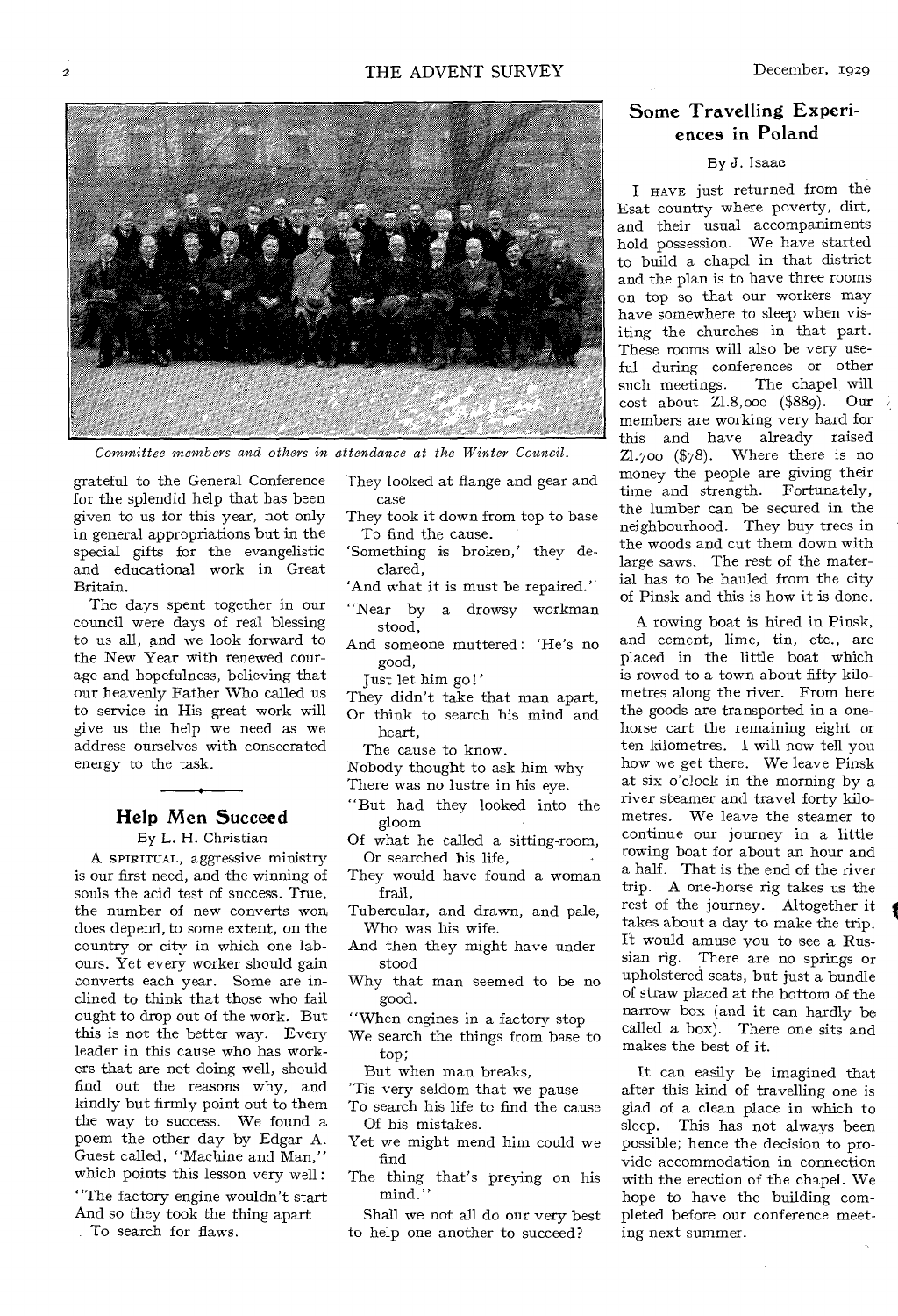## December, 1929 THE ADVENT SURVEY

) in *dividual dividual dividual dividual dividual dividual dividual dividual dividual dividual dividual dividual* 

# WITH OUR MISSIONARIES

Ten Years' Progress in British East Africa By E. A. BEAVON

To those brethren who were privileged to see the beginnings of the Kisii work, the changes that have come over this rugged highland field during the past decade seem amazing. The steady and rapid growth of the work, the increase in the enrolment of Seventh-Day Adventist schools from

 $\frac{1}{2}$ 

tens to hundreds,and from hundreds to thousands, the multiplication of our churches, and the mounting zeal and enthusiasm of our native Christians, all seem to indicate unquestionably that God has a mighty work to accomplish through the members of His flock in this land. Back in 1919 Brethren Lane and Watson sought with great difficulty to break the conservatism of these virile, but excitable and suspicious people, and convince them of their need of Christ. In those days the natives ran away in terror at the approach of the white man, whose race had inflicted upon them three devastating punitive expeditions, carried away thousands of head of cattle, and taught them the invincibility of fire-arms; to-day, in all but the most remote parts, the natives flock curiously round the white man's tent, establish friendships with individual white men, spend their substance in securing the aid of the white magistrate against law-breakers, and flock in hundreds to hear the white missionaries preach.

To-day is a day of unprecedented opportunity for the whole of East Africa. From Kisii and from<br>"Luoland" missionary-spirited missionary-spirited teachers are going out to raise the



 $Paining$  blackboards for the



*Women of one of the many anentered tribes of Kisii.* 

standard of Bible Christianity in other parts. I believe the Kisiis will play a great part in bringing our message before many different tribes of East Africa. Our first baptism was in 1922, when ten young men embraced Christianity and a church was organized. All plans for advancement of the work since then have been made in consultation with the native Christians, who even at this early stage showed themselves capable organsuch human traits as these.

Up till the end of 1927 the writer spent a definite portion of each day in the school, teaching and praying with the students. As many as were anxious for an education were at first encouraged to build homes at the mission station. By 1923 the number of students had increased from about 55 to 500. They inhabited two large villages (since disbanded), in one of which lived single young men, and in the other married couples and girls. Mrs Beavon then had charge of the girls' school work which today, in addition to the educational work of the mission, is under Miss R. Raitt's capable management. As soon as it was possible to select from the most consecrated of our resident students a number of intelligent young men to be trained as teachers and evangelists, we made the mission a training centre, and sent the rest of the students back to their tribal locations to study there.

By the end of 1928 we had close on 4,000 students enrolled in 8o schools. This year a large number have gone to work on the railways and plantations outside of their Reserve. They have taken their missionary spirit along with them,

izers, with a zeal and an enthusiasm which has never a-<br>bated. The bated. The<br>greatest diffigreatest culty in Kisii has been the<br>Kisii's excitaexcitability, added to tribal prejudices; but patience, a sense of humour, a n d above all, the love of Christ in the heart, *Kisii.* are equal to all'

**MAMAMAMAMAMA** 

**THE STATE OF STATE**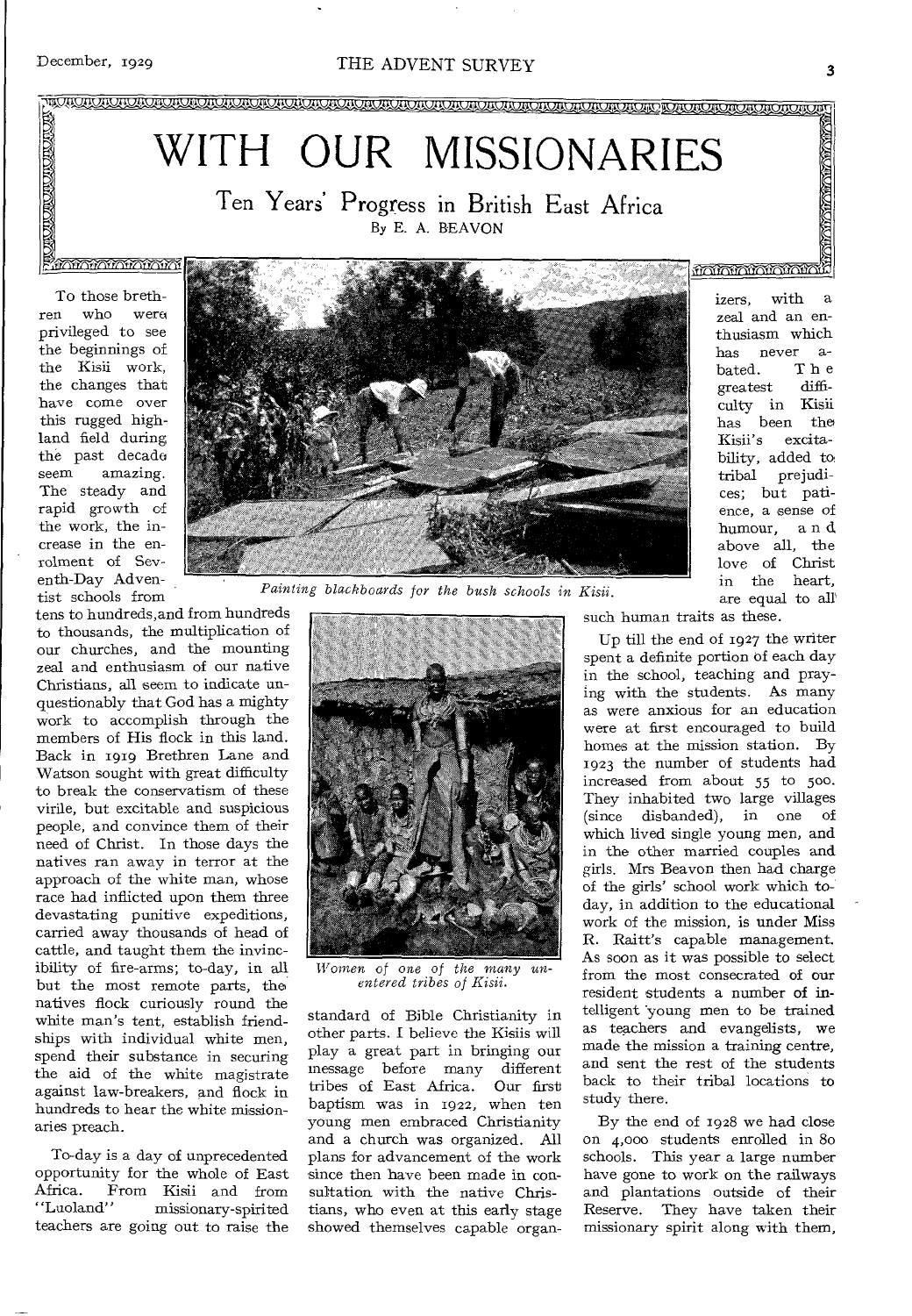and have interested Kikuyus, Lumbwas, Swahilis, Waragolis, Wasikumas, Bagandas, Wakambas, and members of other tribes in the third angel's message, with the result that the natives everywhere are pressing their European employers to bring<br>them Seventh-Day Adventist  $them$  Seventh-Day teachers; and such a good influence do our teachers wield that employers are willing to build and equip Seventh-Day Adventist schools and churches at their own expense. Five such schools are being operated in the Lumbwa Reserve east of Kisii, and our adherents there are getting themselves a good name by their industry and conscientious behaviour.

A new day is dawning for East Africa. I am convinced that this exit of natives from their reserves is going to result in a great speeding up of the message. Six Kisiis have entered the colporteur work this year, and evidences are fast multiplying that their labours are going to lead to the opening of many new doors in the immediate future. Ten years ago it would have been difficult to start canvassing work in Kenya, as so few natives comparatively knew how to read; then also, at that time a lot of prejudice existed against Ki-Swahili, the *lingua-franca* of East Africa, which has to-day practically disappeared. The prospects have never been brighter for the advancement of the work throughout Kenya Colony.

To-day we have seven churches in Kisii with an average membership of over sixty; over Boo tithe-paying Sabbath-keepers enrolled in baptismal and preparatory classes; ninety-six outschools forming bases for evangelical efforts on the part of the Christians; and eight travelling evangelists, who also shoulder pastoral and other responsibilities. If twelve could convert thousands just after the outpouring of the Spirit at Pentecost, may we not

#### \*\*\*\*\*\*\*\*\*\*\*\*\*\*\*\*\*\*\*\*\*\*\*\*

•<br>※※※※ **なゆゆぬる** \*※※ **シャマネット »ቀቀምም።**<br>ም 冬夜晚! • ※ GREENLAND, with its "icv mountains," has a population of  $14,355$ . This coun-. try belongs to the Northern European Division territory, so we will add its popula tion to the figures given in • No. 4 issue, thus making the • total population for the Division 162,485,541. • 4\* 44.4,4444444,4444444, 4\*.4,444\*

confidently believe that with the promised fresh outpouring of God's Spirit in these days, the message will quickly sweep through Africa, and that the task that has looked so formidable will be finished in a few short years?

## Tanganyika

#### By H. Robson

WE arrived back at our station of Ntusu from furlough on February 3rd of this year. We did not get in until an hour and a half after sunset and two miles from the mission we encountered a heavy shower

of rain so we were soaked to the skin. The natives who live on and about the station did not know when to expect us, but hearing the sound of the motor-lorry they turned out in full force despite the rain and gave us a right warm welcome, which more than made up for the damp reception by the weather. Our cook boy took my arm for a pump-handle and nearly wrenched it from my shoulder by shaking it up and down about twenty or thirty times in his excitement.

Since the beginning of May we have had all our teachers in for training in order that as many as possible may go in for the Government Teachers' Certificate next year. Under the new regulations the Government expect the teachers to reach this standard. The present session will continue till the end of October. Probably we shall have another session for continuing the instruction next year. We are endeavouring, by the help of the Lord, to make the school a means of deepening the spiritual life of the teachers. This work is engaging the best part of our time at present and we are practically tied to the station with no opportunity for visitation, but we hope that it will have a beneficial reaction in the field when the teachers return to their schools.

We are also busy with building huts for the accommodation of students who will come to our girls' school, which we expect to start on November 1st. Miss L.



*Native evangelists in attendance at the Kamagambo Institute.*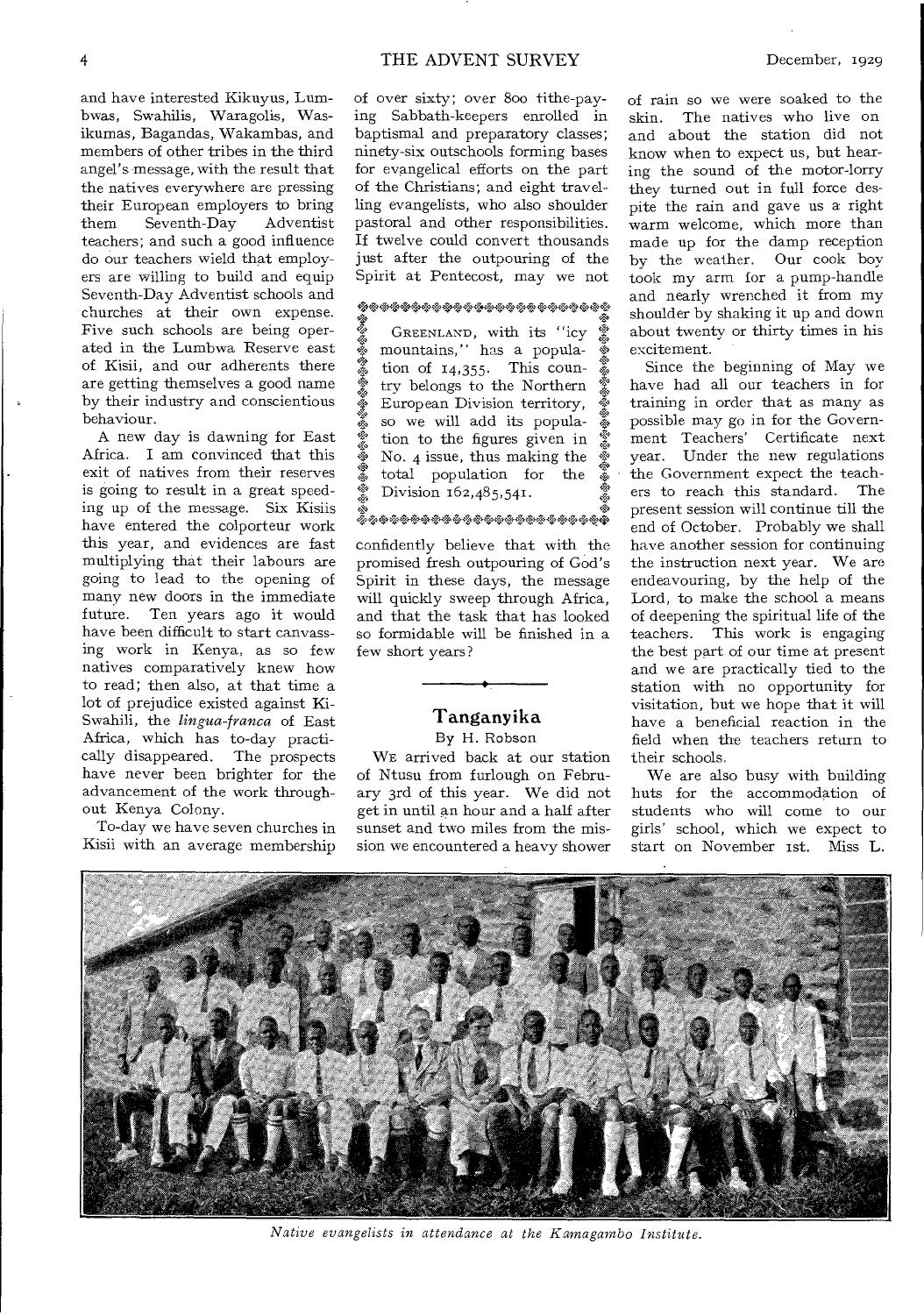#### THE ADVENT SURVEY

## Statistical Report of the Northern European Division for the Quarter Ended September 30, 1929

|                                                                                                                                                                              |                                 |                                            |                                         |                                                                 | GAINS                                                    |                                                             |                                  |                                                  |                                                                                 | LOSSES                                                      |                                                        |                                                              |                                       |                                |                                            |                                                                          |                                       |                                                          |                                                                              |                                                  |                                      |                                        |                                                      |                                          |                            |
|------------------------------------------------------------------------------------------------------------------------------------------------------------------------------|---------------------------------|--------------------------------------------|-----------------------------------------|-----------------------------------------------------------------|----------------------------------------------------------|-------------------------------------------------------------|----------------------------------|--------------------------------------------------|---------------------------------------------------------------------------------|-------------------------------------------------------------|--------------------------------------------------------|--------------------------------------------------------------|---------------------------------------|--------------------------------|--------------------------------------------|--------------------------------------------------------------------------|---------------------------------------|----------------------------------------------------------|------------------------------------------------------------------------------|--------------------------------------------------|--------------------------------------|----------------------------------------|------------------------------------------------------|------------------------------------------|----------------------------|
| NAME OF<br>CONFERENCE OR<br>MISSION                                                                                                                                          | Churches<br>៵<br>Хo.            | Membership of<br>previous report           | baptism<br>$\mathbf{B}$                 | vote<br>By                                                      | fields<br>from<br>By let.<br>foreign:                    | Bylet.from oth<br>fields in Union                           | gains<br>Total                   | apostasy<br>$_{\rm By}$                          | death<br>$\mathbf{B}$                                                           | 3<br>America<br>By letter                                   | othe:<br>elds<br>₽<br>l S<br>By let, to<br>foreign     | By let. to other<br>fields in Union                          | Total losses                          | gain<br>Net                    | Ω<br>Present<br>Membership                 | Ordained<br>Ministers                                                    | Licensed<br>Ministers                 | Missionary<br>Credentials                                | Other Workers                                                                | Colporteurs                                      | Workers<br>Total <sup>1</sup>        | Sabbath-<br>of Babba<br>schools<br>No. | Membership                                           | Average<br>Attendance                    |                            |
| 1                                                                                                                                                                            | $\mathbf{2}$                    | 3                                          | 4                                       | 5                                                               | 6                                                        | 7                                                           | 8                                | 9                                                | 10                                                                              | 11                                                          | 12                                                     | 13                                                           | 14                                    | 15                             | 16                                         | 17                                                                       | 18                                    | 19                                                       | 20                                                                           | 21                                               | 22                                   | 23                                     | 24                                                   | 25                                       |                            |
| Northern European Division                                                                                                                                                   |                                 |                                            | $\ddotsc$                               |                                                                 |                                                          |                                                             |                                  | $\ddotsc$                                        |                                                                                 |                                                             | $\ddotsc$                                              |                                                              | $\ddotsc$                             |                                | $\ddotsc$                                  | 5                                                                        | 1                                     | 7                                                        | $\ddotsc$                                                                    | $\ddotsc$                                        | 13                                   |                                        | $\ddotsc$                                            | $\ddotsc$                                |                            |
| Baltic Union<br>Estonian Conference  1<br>Riga.<br>$\ddotsc$<br>.<br>$\epsilon$<br>Courland<br><br>65<br>Livonia<br>4<br><br>56<br>Lithuanian<br>. 5                         | 18<br>8<br>18<br>21<br>10       | 1468<br>882<br>711<br>688<br>194           | 15<br>13<br>34<br>20<br>15              | 8<br>2<br>$\mathbf 1$<br>$\ddotsc$<br>$\bf{3}$                  | <br>$\cdots$<br>$\ddotsc$<br>$\ddotsc$<br>$\cdots$       | 10<br>9<br>12<br>$\overline{\mathbf{4}}$                    | 23<br>25<br>44<br>32<br>22       | 15<br>9<br>1<br>$\bf{2}$<br>$\mathbf 1$          | $\boldsymbol{2}$<br>3<br>1<br>1<br>                                             | <br><br>$\mathbf{1}$<br><br>$\boldsymbol{2}$                | $\ddotsc$<br>$\ddotsc$<br>$\cdots$<br><br>$\mathbf{1}$ | 2<br>17<br>1<br>14<br>$\dddotsc$                             | 19<br>29<br>4<br>17<br>4              | €<br>-4<br>40<br>15<br>18      | 1472<br>878<br>751<br>703<br>212           | 3<br>6<br>2<br>2<br>3<br>3                                               | 3<br>.<br>2<br>2<br>3                 | $\boldsymbol{2}$<br>4<br>4<br>4<br>6<br>$\boldsymbol{2}$ | 1<br>1<br>.<br>1<br>1                                                        | 32<br>3<br>19<br>19<br>8                         | 5<br>46<br>10<br>27<br>31<br>17      | 29<br>36<br>17<br>$^{21}$<br>11        | 1424<br>865<br>707<br>810<br>218                     | 1018<br>530<br>422<br>508<br>157         | 6                          |
|                                                                                                                                                                              | 76                              | 3942                                       | 97                                      | 14                                                              |                                                          | 35                                                          | 146                              | 28                                               | 7                                                                               | 3                                                           | 1                                                      | 34                                                           | 73                                    | 73                             | 4016                                       | 19                                                                       | 10                                    | 22                                                       | $\overline{\mathbf{4}}$                                                      | 81                                               | 136                                  | 114                                    | 4024                                                 | 2635                                     |                            |
| British Union<br>South England Conference 1<br>North England<br>66<br>2<br>Welsh Mission<br>з<br>Scottish<br>- 44<br>.<br>65<br>Irish<br>. 5                                 | 27<br>25<br>7<br>4<br>3         | 2100<br>1516<br>415<br>307<br>131          | 47<br>25<br>1<br>1<br>$\ddotsc$         | 8<br>5<br><br><br>                                              | 9<br>2<br>$\cdots$<br>$\ddotsc$                          | 8<br>1<br>4<br><br>$\cdots$                                 | 72<br>31<br>7<br>1<br>           | 5<br>6<br>4<br>9<br>1                            | 5<br>4<br>1<br><br>1                                                            | <br>$\ddotsc$<br><br><br>                                   | 4<br>$\cdots$<br><br>$\ddotsc$<br>$\cdots$             | 3<br>10<br>5<br><br>                                         | 17<br>20<br>10<br>9<br>2              | 55<br>11<br>-3<br>$-8$<br>-2   | 2155<br>1527<br>412<br>299<br>129          | 5<br>15<br>11<br>4<br>1<br>2                                             | 5<br>5<br>2<br>1                      | 3<br>10<br>7<br>4<br>2<br>3                              | 3<br>2<br>$\boldsymbol{2}$<br><br>$\cdots$<br>$\ddotsc$                      | 32<br>33<br>8<br>4<br>2                          | 11<br>64<br>58<br>16<br>9<br>8       | 43<br>49<br>15<br>8<br>5               | 2137<br>1555<br>398<br>231<br>184                    | 1703<br>1193<br>361<br>186<br>114        | я<br>Б                     |
|                                                                                                                                                                              | 66                              | 4469                                       | 74                                      | 13                                                              | 11                                                       | 13                                                          | 111                              | 25                                               | 11                                                                              |                                                             | 4                                                      | 18                                                           | 58                                    | 53                             | 4522                                       | 38                                                                       | 13                                    | 29                                                       | 7                                                                            | 79                                               | 166                                  | 20                                     | 4455                                                 | 3557                                     |                            |
| Polish Union<br>Posanian Conference 1<br>$\epsilon$ s<br>Silesian<br><br>Central Polish Conf.<br>8<br>$\mathbf{F}$ and $\mathbf{F}$<br>East Polish<br>North Polish Mission 5 | 16<br>25<br>15<br>34<br>18      | 346<br>808<br>264<br>666<br>296            | 11<br>17<br>25<br>35<br>12              | 1<br><br>2<br>                                                  | $\cdots$<br><br><br>$\mathbf 1$<br>$\ddotsc$             | $\frac{9}{2}$<br>5<br>15<br>1                               | 20<br>20<br>30<br>53<br>13       | $\pmb{\mathfrak{m}}$<br>6<br>4<br>5<br>$\ddotsc$ | 2<br>2<br><br><br>                                                              | $\cdots$<br>$\ddotsc$<br>$\ddotsc$<br>$\ddotsc$<br>$\cdots$ | $\cdots$<br>5<br>$\ddotsc$<br>$\ddotsc$<br>$\ddotsc$   | 5<br>16<br>11<br>11<br>1                                     | 8<br>29<br>15<br>16<br>1              | 12<br>$-9$<br>15<br>87<br>12   | 358<br>799<br>279<br>703<br>308            | 3<br>3<br>2<br>1<br>5<br>1                                               | ı<br>3<br>1<br>2<br>                  | 1<br>7<br>5<br>4<br>3<br>3                               | 9<br>1<br>1<br>1<br><br>                                                     | 6<br>10<br>10<br>18<br>4                         | 18<br>18<br>21<br>17<br>28<br>8      | 22<br>52<br>12<br>44<br>21             | 388<br>1010<br>268<br>748<br>369                     | 293<br>856<br>207<br>482<br>832          | 8<br>4<br>5                |
|                                                                                                                                                                              | 108                             | 2330                                       | 100                                     | 3                                                               | 1                                                        | 32                                                          | 136                              | 16                                               | 4                                                                               |                                                             | 5                                                      | 44                                                           | 69                                    | 67                             | 2447                                       | 15                                                                       | 7                                     | 23                                                       | 12                                                                           | 48                                               | 105                                  | 151                                    | 2783                                                 | 2170                                     |                            |
| Scandinavian Union<br>1<br>Danish Conference<br>Norwegian "<br>.<br>North Swedish Conf 3<br>$\mathbf{L}$<br>South<br>Swedi-h-in-Finland Conf<br>5<br>Finnish Conference      | 47<br>51<br>26<br>22<br>9<br>19 | 2702<br>2471<br>1111<br>778<br>320<br>1145 | 40<br>47<br>13<br>25<br>7<br>72         | 8<br>1<br>5<br>1<br><br>7                                       | 1<br>1<br>$\cdots$<br>$\ddotsc$<br>$\cdots$<br>$\ddotsc$ | $\ddotsc$<br>$\ddotsc$<br>10<br>3<br>$\ddotsc$<br>$\ddotsc$ | 49<br>49<br>28<br>29<br>-7<br>79 | 15<br>9<br>4<br>3<br>2<br>9                      | 2<br>7<br>7<br>2<br>$\boldsymbol{2}$<br>1                                       | 1<br>3<br><br><br><br>1                                     | 3<br>1<br>$\ddotsc$<br>$\ddotsc$                       | $\overline{4}$<br>$\boldsymbol{2}$<br>$\mathbf 2$<br>16<br>2 | 25<br>$^{22}$<br>13<br>21<br>-6<br>11 | 24<br>27<br>15<br>8<br>1<br>68 | 2726<br>2498<br>1126<br>781<br>321<br>1213 | $\boldsymbol{2}$<br>9<br>8<br>5<br>3<br>1<br>5                           | 2<br>3<br><br>1<br>1                  | 10<br>3<br>4<br>7<br>ï                                   | $\boldsymbol{2}$<br>2<br>1<br>1<br>$\pmb{2}$<br>1<br>$\overline{\mathbf{2}}$ | 42<br>14<br>60<br>$\ddotsc$<br>5<br>29           | 4<br>65<br>29<br>70<br>12<br>8<br>38 | 71<br>63<br>34<br>23<br>16<br>43       | 2486<br>2105<br>913<br>681<br>206<br>978             | 1826<br>1696<br>730<br>745<br>554<br>729 | 8<br>4<br>5<br>6           |
|                                                                                                                                                                              | 174                             | 8522                                       | 204                                     | 22                                                              | $\boldsymbol{2}$                                         | 13                                                          | 241                              | 42                                               | 21                                                                              | 5                                                           | $\overline{\mathbf{4}}$                                | 26                                                           | 98                                    | 143                            | 8665                                       | 33                                                                       | 7                                     | 25                                                       | 11                                                                           | 150                                              | 226                                  | 250                                    | 7369                                                 | 5680                                     |                            |
| Totals for Unions 3rd Qtr. 1929 428<br>66<br>55<br>$55 -$<br>2nd<br>66<br>- 64                                                                                               | 419                             | 19314<br>18725                             | 475<br>739                              | 52<br>65                                                        | 14<br>10                                                 | 93<br>146                                                   | 634<br>960                       | 111<br>1143                                      | 43<br>61                                                                        | 8<br>6                                                      | 14<br>14                                               | 122<br>147                                                   | 298<br>371                            | 336<br>589                     | 19650<br>19314                             | 105<br>107                                                               | 38<br>38                              | 106<br>.08                                               | 34<br>35                                                                     | 358<br>301                                       | 646<br>597                           | 35<br>615                              | 18631<br>18134                                       | 14042<br>13283                           |                            |
| East African Union Mission<br>Кепуа  1<br>West Tanganyika<br>East Tangan ika 3                                                                                               | 11<br>5<br>6<br>1<br>23         | 1768<br>319<br>312<br>26<br>2425           | <br>3<br><br>$\ddotsc$<br>3             | 1<br>$\boldsymbol{2}$<br>$\ddotsc$<br>$\ddot{\phantom{a}}$<br>3 | 4<br>$\ddotsc$<br><br>4                                  | 6<br>$\ddotsc$<br>$\ddotsc$<br>4<br>10                      | 6<br>5<br>5<br>4<br>$20\,$       | 3<br>4<br>7                                      | 1<br><br><br><br>1                                                              | <br><br><br>                                                | 6<br>$\ddotsc$<br>$\cdots$<br><br>6                    | <br>$\ddotsc$<br>3<br>3                                      | 10<br>4<br>3<br>17                    | 6<br>-5<br>1<br><br>1<br>3     | 6<br>1769<br>320<br>312<br>27<br>2428      | 2<br>$\overline{\mathbf{2}}$<br>$\boldsymbol{4}$<br>2<br>$\ddotsc$<br>10 | 1<br>2<br>$\ddotsc$<br>$\ddotsc$<br>3 | 2<br>3<br>$\overline{2}$<br>1<br>1<br>9                  | <br>2<br><br>$\ddotsc$<br>$\overline{2}$                                     | $\ddotsc$<br>$\ddotsc$<br>$\ddotsc$<br>$\ddotsc$ | 6<br>10<br>3<br>$\mathbf{I}$<br>17   | 1<br>153<br>41<br>8<br>6<br>209        | 11<br>7296<br>1297<br>789<br>14 <sub>C</sub><br>9533 | 11<br>7245<br>1332<br>€97<br>155<br>9240 | 2<br>3<br>4                |
| Ethiopian Union Mission                                                                                                                                                      |                                 |                                            |                                         |                                                                 |                                                          |                                                             |                                  |                                                  |                                                                                 |                                                             |                                                        |                                                              |                                       |                                |                                            |                                                                          |                                       |                                                          |                                                                              |                                                  |                                      |                                        |                                                      |                                          |                            |
| Central Abyssinia<br>66<br>Eastern<br>.<br>$\epsilon$<br>$W$ est $\epsilon$ rn<br>.<br>Eritrea                                                                               | 3<br>1<br>ı<br>1<br>6           | 112<br>6<br>10<br>44<br>172                | $\boldsymbol{2}$<br>$\ddotsc$<br>5<br>7 | 1<br><br>1                                                      | 2<br>$\ddotsc$<br><br>$\boldsymbol{2}$                   | <br>                                                        | $\overline{2}$<br>3<br>5         | 1<br>$\cdots$                                    | $\overline{\mathbf{2}}$<br><br>$\ddotsc$<br>$\cdots$<br>$\overline{\mathbf{2}}$ | <br><br><br>                                                | $\ddotsc$<br>$\cdots$<br>$\cdots$<br>$\ddotsc$         | $\ddotsc$<br>$\ddotsc$<br>$\ldots$<br>$\ddotsc$              | 3<br><br><br>                         | -1<br>3<br>$\cdots$<br>5       | 111<br>9<br>10<br>49                       | 1<br>ı<br>$\cdots$<br>                                                   | 1<br>1<br>$\cdots$<br>$\cdots$        | 3<br><br>$\cdots$<br>                                    | <br>$\ddotsc$<br><br>                                                        | $\ddotsc$<br><br>$\cdots$<br>$\ddotsc$           | õ<br>$\overline{2}$<br><br>          | 4<br>1<br>1<br>1                       | 78<br>15<br>5<br>64                                  | 92<br>17<br>5<br>45                      | $\boldsymbol{2}$<br>3<br>4 |
|                                                                                                                                                                              |                                 |                                            |                                         |                                                                 |                                                          |                                                             | 10                               | 1                                                |                                                                                 |                                                             |                                                        |                                                              | 3                                     | 7                              | 179                                        | $\overline{2}$                                                           | 2                                     | 3                                                        |                                                                              |                                                  | 7                                    | 7                                      | 162                                                  | 159                                      |                            |
| West African Mission<br>പ<br>Gold Coast                                                                                                                                      | 4<br>5<br>4<br>13               | 226<br>453<br>569<br>1248                  | 25<br>25                                | $\overline{2}$<br>2<br>$\overline{\mathbf{4}}$                  | $\cdots$                                                 | $\ddotsc$<br>$\cdots$                                       | $\boldsymbol{2}$<br>27<br>29     | 21                                               | $\cdots$<br>2                                                                   | <br>                                                        | $\ddotsc$<br>$\ddotsc$                                 | $\cdots$<br>$\ddotsc$                                        | $\cdots$<br>23                        | $\,2\,$<br>4                   | 228<br>453<br>573                          | 1<br>1<br>2                                                              | 1<br>2                                | $\overline{2}$<br>ı<br>$\mathbf{I}$                      | $\cdots$<br>$\ldots$                                                         | $\cdots$<br>$\ldots$                             | 4<br>3<br>5                          | 18<br>19<br>37                         | 585<br>675<br>1632                                   | 530<br>460.<br>1821                      | 1<br>2<br>3                |
|                                                                                                                                                                              |                                 |                                            |                                         |                                                                 |                                                          |                                                             |                                  | 21                                               | $\mathbf 2$                                                                     |                                                             |                                                        |                                                              | 23                                    | 6                              | 1254                                       | 4                                                                        | 4                                     | $\overline{\mathbf{4}}$                                  |                                                                              |                                                  | 12                                   | 74                                     | 2892                                                 | 2311                                     |                            |
| Iceland Faroes Mission<br>Iceland<br>-1<br>Faroes                                                                                                                            | 4<br>1                          | 312<br>38                                  | $\ddotsc$<br>$\ddotsc$                  | <br>1                                                           | $\cdots$                                                 | $\ddotsc$                                                   | $\ddotsc$<br>-1                  |                                                  |                                                                                 |                                                             |                                                        |                                                              | $\ddotsc$                             | $\cdots$<br>1                  | 312<br>39                                  | $\mathbf{I}$<br>$\ddotsc$                                                | 1<br>1                                | 1                                                        | 1<br>                                                                        | 8                                                | 12<br>1                              | 5<br>4                                 | 185<br>50                                            | 143<br>49                                | -1<br>2                    |
|                                                                                                                                                                              | 5                               | 350                                        |                                         | 1                                                               |                                                          |                                                             | 1                                |                                                  |                                                                                 |                                                             |                                                        |                                                              |                                       | 1                              | 351                                        | 1                                                                        | $\boldsymbol{2}$                      | 1                                                        | 1                                                                            | 8                                                | 13                                   | 9                                      | 235                                                  | 192                                      |                            |
| Totals for Missions <b>3rd Qtr.1929</b><br>$-66$<br>55<br>$\cdots$ 2nd $\cdots$<br>$-66$                                                                                     | 47<br>46                        | 4195<br>4039 149                           | 35                                      | 9                                                               | 6<br>18 137                                              | 10<br>-8                                                    | 60<br>312                        | 29<br>10                                         | 5<br>2                                                                          |                                                             | 6<br>136                                               | з<br>8                                                       | 43<br>156                             | 17<br>156                      | 4212<br>4195                               | 17<br>17                                                                 | 11<br>12                              | 17<br>$^{21}$                                            | 8<br>4                                                                       | 8<br>7                                           | 49<br>51                             | 299                                    | 12822<br>284 12495                                   | 12002<br>11497                           |                            |
| Grand Totals 3rd Quarter, 1929 470<br>$\cdot$ 2nd<br>65                                                                                                                      |                                 | 23509 510<br>1929 465 22764 888            |                                         | 61                                                              | $20\,$<br>83 1147 1154 11272 153                         | 103                                                         | 1694                             | 140                                              | 48<br>63                                                                        | 8                                                           | 20                                                     | 125                                                          | 341                                   | 353                            | 23862<br>6 450 1155 527 745 23509 1124 1   | 122                                                                      | 49                                    | 123<br>50 1129                                           | 37                                                                           | 366                                              | 695                                  |                                        | 934   31453<br>39 308 648 899 30629                  | 26044<br>24780                           |                            |
| $*N$ c ronart                                                                                                                                                                |                                 |                                            |                                         |                                                                 |                                                          |                                                             |                                  |                                                  |                                                                                 |                                                             |                                                        |                                                              |                                       |                                |                                            |                                                                          |                                       |                                                          |                                                                              |                                                  |                                      |                                        |                                                      |                                          |                            |

No report

Clarke will come to take charge of this line of endeavour which we hope will be a blessing to our general work and may be the means of supplying our teachers with enlightened Christian wives who can co-operate with their husbands in

living out before the people some of the fundamental principles of religion and health which are so much needed here.

This year for the first time both the "Big Week" and "Week of Sacrifice" offerings were introduced. I am very glad to say that all the Ntusu teachers without exception agreed to give of their wages in harmony with their fellow-workers throughout the world. Early in July we were cheered by

(Continued on page 8.)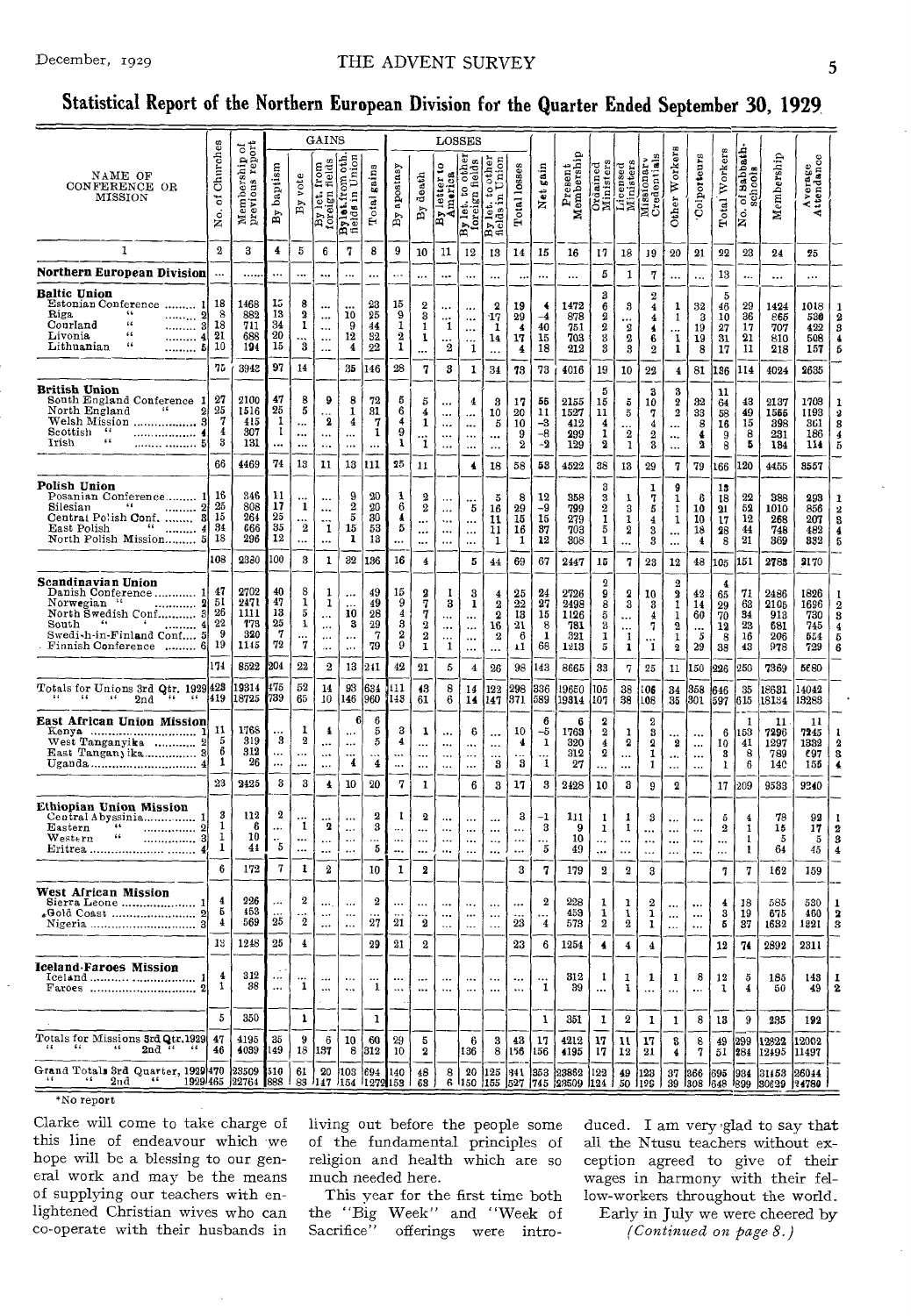## THE ADVENT SURVEY

## Statistical Report of the Northern European

|                                                                                                                                                           |                                                              | Tithe                                                                    | (weekly<br>capita)<br>Tithe<br>per                       | Total Offerings<br>(Columns 29-35)                                                                     | $\begin{bmatrix} \texttt{Subath-Schoo} \\ \texttt{Oftevings} \\ \texttt{12}\texttt{Subpaths} \end{bmatrix}$ | 13th Sabbath<br>Offerings                                                         | Weekly<br>Offerings                          | b.<br>Harvest<br>Ingathering<br>Offering                                               |
|-----------------------------------------------------------------------------------------------------------------------------------------------------------|--------------------------------------------------------------|--------------------------------------------------------------------------|----------------------------------------------------------|--------------------------------------------------------------------------------------------------------|-------------------------------------------------------------------------------------------------------------|-----------------------------------------------------------------------------------|----------------------------------------------|----------------------------------------------------------------------------------------|
|                                                                                                                                                           |                                                              | 26                                                                       | 27                                                       | 25                                                                                                     | 29                                                                                                          | 30                                                                                | 31                                           | 31                                                                                     |
| Baltic Union<br>66<br>Riga<br>$\epsilon$<br>Courland<br>$\epsilon$<br>Livonia<br>$\epsilon$<br>Lithuania<br>5                                             | E Kr.<br>Lats<br>Lats<br>Lats<br>Lt                          | 7945 47<br>11543 83<br>8280 79<br>5978 57<br>4745 32                     | 041<br>1 00<br>090<br>0.67<br>188                        | 419744<br>7080 77<br>3742 90<br>3067 83<br>8407 12                                                     | 1376 63<br>1063 59<br>916 28<br>715 36<br>682 23                                                            | 335 97<br>275 75<br>190 31<br>171 65<br>445 72                                    | 9747<br><br><br><br>45 00                    | 1261 99<br>3715 03<br>2067 67<br>1074 09<br>6131 42                                    |
| Total                                                                                                                                                     | Lats<br>\$                                                   | 39188 05<br>7592 10                                                      | 076<br>0 14                                              | 23971 57<br>4641 76                                                                                    | 4942 91<br>957 09                                                                                           | 1328 66<br>256 83                                                                 | 15797<br>30 60                               | 11725 35<br>2266 02                                                                    |
| British Union<br>South England Conference  1<br>$-66$<br>North England<br>Scottish<br>$\bullet$<br>$\sim$<br>,,,,,,,,,,,,,,,,,,,,,,,,,,,,,,,,,,,<br>Irish | £<br>£<br>£<br>£<br>£                                        | 3413 13<br>7<br>1675 5<br>0<br>424 18<br>6<br>246 16<br>з<br>172 12<br>2 | 2<br>5<br>ı<br>8<br>1<br>5<br>2<br>ı<br>$\mathbf 2$<br>0 | 3154 14<br>3<br>$\overline{\mathbf{2}}$<br>1756<br>-5<br>455<br>6<br>9<br>226<br>5<br>6<br>302 19<br>8 | 470<br>-3<br>-5<br>262<br>7<br>$\blacktriangleleft$<br>78 10<br>-3<br>34 11 0<br>43 14 10                   | 179 0 8<br>80 12<br>9<br>23<br>$\mathbf{0}$<br>3<br>15<br>5<br>-5<br>Ч<br>7<br>29 | .<br><br><br><br>                            | 2007<br>$\bf{0}$<br>3<br>1227<br>8<br>5<br>313 10<br>1<br>133 18<br>9<br>3<br>210<br>з |
| Total                                                                                                                                                     | £<br>\$                                                      | 5933 5 6<br>25892 20                                                     | 20<br>0.48                                               | 5895 11 4<br>2871141                                                                                   | 889 4 1<br>4330 42                                                                                          | 327 6 8<br>1594 12                                                                |                                              | 3897 0 9<br>18978 57                                                                   |
| Polish Union<br>Posanian Conference 1<br>44<br>Silesian<br>Central Polish Conference   3<br>$-6.6$<br>$\frac{1}{4}$<br>$E$ sst $P$ olish                  | ZI.<br>ZI.<br>Zl.<br>ZI.<br>ZI.<br>21.                       | 1621 10<br>9214 51<br>15174 18<br>4825 62<br>4358 74<br>2369 06          | 205<br>144<br>141<br>050<br>062                          | 739 00<br>3841 88<br>8904 59<br>2000 30<br>2365 25<br>787 32                                           | 1647 77<br>2889 75<br>1006 69<br>866 97<br>495 50                                                           | 626 51<br>497 05<br>254 37<br>186 58<br>82 71                                     | 269 75<br>533 17<br>267 74<br>18 50<br>27 90 | 345 00<br>799 25<br>4466 48<br>17 50<br>1134 05<br>120 00                              |
| Total                                                                                                                                                     | zı.<br>\$                                                    | 37563 21<br>4253 90                                                      | 121<br>013                                               | 18638 34<br>2109 30                                                                                    | 6906 68<br>782 23                                                                                           | 1647 22<br>186 52                                                                 | 1117 26<br>126 53                            | 6882 28<br>777 75                                                                      |
| Scandinavian Union<br>Danish Conference  1<br>66<br>Norwegian<br>North Swedish Conference 3<br>$-66$<br>66<br>South<br>Swedish in Finland Conference 5    | D. Kr.<br>N. Kr.<br>S. Kr.<br>S. Kr.<br>F<br>Мk.<br>F<br>Mĸ. | 48091 19<br>44132 46<br>16092 61<br>15330 47<br>47915 00<br>105023 10    | 187<br>1 37<br>111<br>1 58<br>11 52<br>7 06              | 38729 89<br>23787 47<br>14680 40<br>12052 68<br>80464 50<br>87472 55                                   | 7073 18<br>5914 05<br>2848 00<br>2303 63<br>4498 00<br>17579 25                                             | 3138 89<br>1724 07<br>141946<br>782 80<br>2329 40<br>4891 90                      | 264 45<br>59 48<br>4645<br>750<br><br>       | 27817 02<br>15508 65<br>10250 45<br>8825 25<br>23417 10<br>6296785                     |
| Total                                                                                                                                                     | S. Kr.<br>\$                                                 | 137676 40<br>87048 30                                                    | 124<br>033                                               | 99798 75<br>26842 56                                                                                   | 20096 76<br>5397 94                                                                                         | 7704 02<br>2072 86                                                                | 375 81<br>101.11                             | 70153 47<br>18875 51                                                                   |
| Totals for Unions 3rd Quarter, 1929<br>Totals for Unions 2nd<br>1929                                                                                      | \$                                                           | 73952 99<br>77188 60                                                     | 0.29<br>031                                              | 62305 03<br>23578 93                                                                                   | 11467 48<br>11854 80                                                                                        | 4110 32<br>4562 45                                                                | 258 24<br>269 85                             | 40897 85<br>147 65                                                                     |
| East African Union Mission                                                                                                                                | £<br>£<br>£<br>£<br>£                                        | 38 5 0<br>180 11 8<br>71 16<br>-8<br>48 6<br>8<br>9 10<br>$\mathbf 0$    | 2<br>4<br>$2\frac{3}{4}$<br>7                            | 31 19 1<br>208 15 4<br>65 11 6<br>52 12 11<br>7169                                                     | 9 <sub>8</sub><br>7<br>100 6 11<br>18 12 2<br>29 19 10<br>$3 \t7 \t5$                                       | 18 3<br>85 14 4<br>20 11 11<br>10 17 7<br>49<br>$\blacktriangleleft$              | <br><br><br>                                 | 5189<br>$1 \quad 1 \quad 1$<br>$1 \t0 \t0$<br>                                         |
| Total                                                                                                                                                     | £<br>\$                                                      | 348 10 0<br>1697 20                                                      | $2\frac{1}{2}$<br>005                                    | 366 15 7<br>1786 20                                                                                    | 159 15 7<br>778 12                                                                                          | 123 11 5<br>601 78                                                                |                                              | 7 19 10<br>38 92                                                                       |
| Ethiopian Union Mission<br>65<br>Eastern<br>$\boldsymbol{*}$ Western                                                                                      | £<br>ï<br>L<br>£                                             | 54 5 10<br>8 15 10<br>13142                                              | 9<br>23<br>5층                                            | 24, 20<br>2164<br>3 6 5                                                                                | 2069<br>1 13 7<br>$1 \t7 \t0$                                                                               | 1 5 3<br>49<br>1195                                                               | 2100<br>18 <sub>0</sub><br><br>              | <br>.<br><br>.                                                                         |
| Total                                                                                                                                                     | 恶象                                                           | 76 15 10<br>374 00                                                       | 8<br>016                                                 | 30 4 9<br>147 25                                                                                       | $23 \t7 \t4$<br>113 79                                                                                      | 395<br>16 91                                                                      | 380<br>16 55                                 |                                                                                        |
| West African Missions                                                                                                                                     | £<br>£                                                       | 46 10 10<br>53 5 10<br>9592                                              | 31<br>2<br>3                                             | 18 12 5<br>23 18 6<br>51 2 8                                                                           | 1007<br>20137<br>33 13 5                                                                                    | 2 3 10<br>3 4 11<br>789                                                           | <br><br>                                     | 680<br><br>499                                                                         |
| Total                                                                                                                                                     | 北非                                                           | 195 5 10<br>951 00                                                       | 3<br>006                                                 | 93 13 7<br>456 20                                                                                      | 6177<br>313 51                                                                                              | 12 17 6<br>62 79                                                                  |                                              | 10 17 9<br>53 02                                                                       |
| Iceland-Faroes Missions                                                                                                                                   | Ice. Kr.<br>D. Kr.                                           | 5896 50<br>400 01                                                        | 145<br>022                                               | 1018 21<br>185 36                                                                                      | 880 21<br>114 09                                                                                            | 138 00<br>19 00                                                                   | 52 27                                        | <br>                                                                                   |
| Total                                                                                                                                                     | \$                                                           | 1398 60                                                                  | 031                                                      | 278 30                                                                                                 | 225 26                                                                                                      | 39 08                                                                             | 1396                                         |                                                                                        |
| Totals for Missions 3rd Quarter, 1929<br>66.<br>Totals for Missions 2nd<br>1929                                                                           | \$\$                                                         | 4420 80<br>4021 60                                                       | 0.08<br>008                                              | 2667 95<br>1948 65                                                                                     | 1430 68<br>1067 04                                                                                          | 720 47<br>257 33                                                                  | 30 51<br>18 42                               | 9194<br>225 56                                                                         |
| Grand Totals 3rd Quarter, 1929<br>66<br>9n <sub>1</sub><br>$^{14}$<br>1020                                                                                | \$                                                           | 78378 79<br>81210 20                                                     | 0.25<br>0.27                                             | 6497298<br>25527 58                                                                                    | 12898 16<br>12921 84                                                                                        | 4830 79<br>481978                                                                 | 288 75<br>288 27                             | 40989 79<br>373 21                                                                     |

\*No report.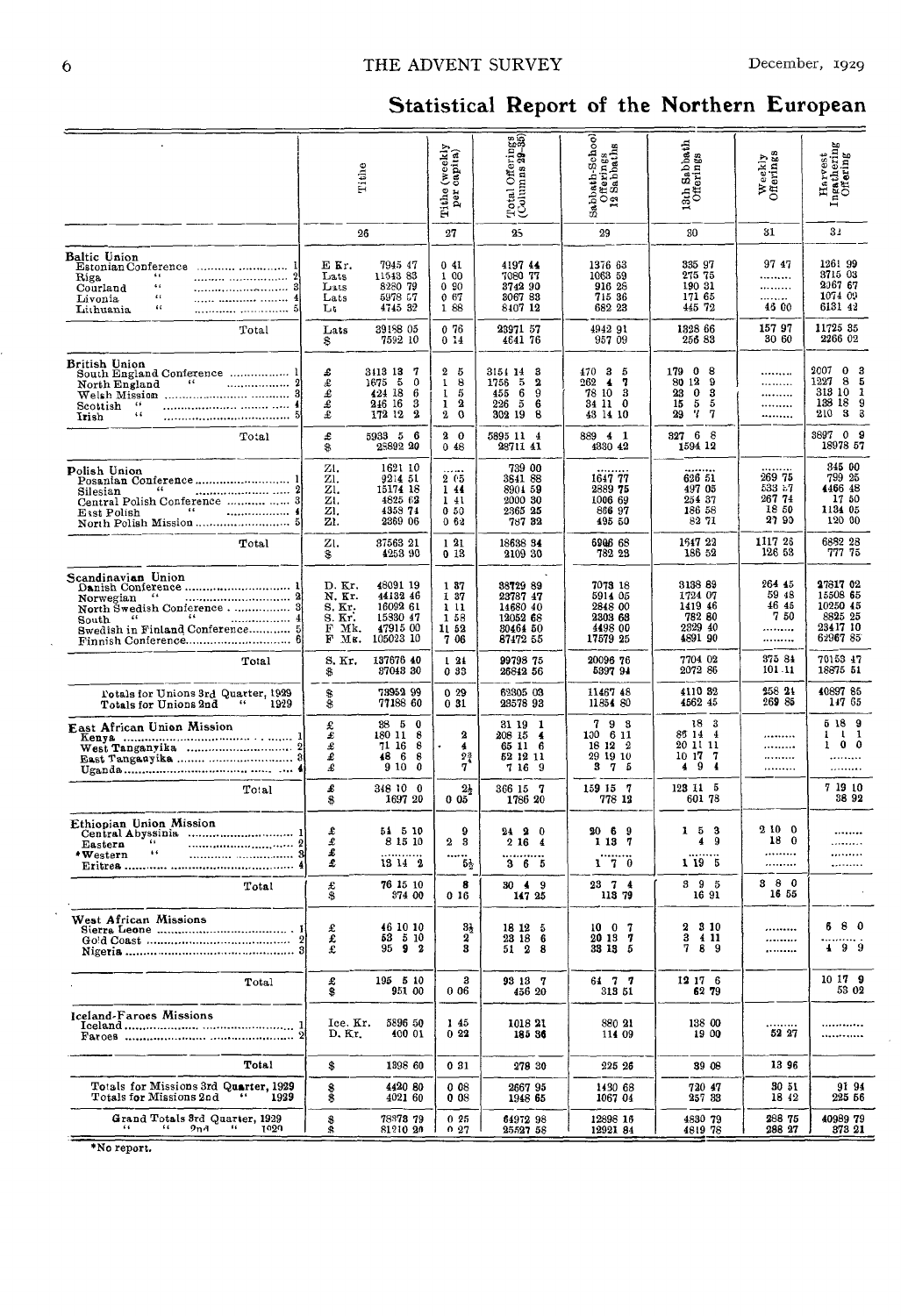## December, 1929 **THE ADVENT SURVEY** 7

## **Division for the Quarter Ended September 50, 1929**

| Annual<br>Offerings                                                     | Miscellaneous<br>Offerings                                                                                                         | Week of<br>Bacrifice                                                                         | Big Week Mis-                                              | Total Offerings<br>(Columns 29-35<br>and Big Week)                                                                  | Total Offerings<br>Weekly per<br>capita                               | Percentage of<br>Offerings to<br>Tithe                                                                                | ings for<br>Foreign Fields<br>Offer-<br>Special | $\begin{tabular}{ l l } \hline \texttt{Total Continel} \\ \hline \texttt{ions for Home} \\ \hline \texttt{Missionary} \\ \hline \texttt{Wock} \\ \hline \end{tabular}$ | Total Contribu-<br>tions for Local<br>Church Work                                        | Colporteur<br>Sales                                                                                  |                                                      |
|-------------------------------------------------------------------------|------------------------------------------------------------------------------------------------------------------------------------|----------------------------------------------------------------------------------------------|------------------------------------------------------------|---------------------------------------------------------------------------------------------------------------------|-----------------------------------------------------------------------|-----------------------------------------------------------------------------------------------------------------------|-------------------------------------------------|------------------------------------------------------------------------------------------------------------------------------------------------------------------------|------------------------------------------------------------------------------------------|------------------------------------------------------------------------------------------------------|------------------------------------------------------|
| 33                                                                      | 34                                                                                                                                 | 35                                                                                           | 36                                                         | 37                                                                                                                  | 38                                                                    | 39                                                                                                                    | 40                                              | 41                                                                                                                                                                     | 42                                                                                       | 43                                                                                                   |                                                      |
| 9 30<br><br><br><br>                                                    | <br><br><br><br>                                                                                                                   | 1116 08<br>2026 40<br>568 64<br>1101 75                                                      | 61 94<br><br><br><br>760                                   | 4259 38<br>7980 77<br>3742 90<br>3067 83<br>8414 72                                                                 | 022<br>068<br>0.41<br>0.34<br>3 3 9                                   | $\begin{array}{r} 53\ 6 \% \\ 61\ 3 \% \\ 45\ 2 \% \\ 51\ 3 \% \\ 177\ 3 \% \end{array}$                              | <br><br>1.1.1.1.1<br><br>                       | 34 64<br>140 68<br>77 77<br>43 57<br>45 00                                                                                                                             | 338 55<br>1055 80<br>513 43<br>132 76                                                    | 7190 52<br>1643 00<br>14539 00<br>11104 00<br>13216 00                                               | $\frac{1}{2}$<br>$\frac{3}{4}$<br>$\frac{4}{5}$      |
| 1283<br>247                                                             |                                                                                                                                    | 5803 85<br>1128 75                                                                           | 89 36<br>17 27                                             | 24060 93<br>4659 03                                                                                                 | 047<br>009                                                            | 61 3%                                                                                                                 |                                                 | 335 53<br>64 77                                                                                                                                                        | 2794 14<br>539 40                                                                        | 43949 08<br>8506 71                                                                                  |                                                      |
| <br><br><br><br>                                                        | 28<br>$\frac{3}{6}$<br>3<br>18<br>$\frac{7}{2}$<br>2<br>$\begin{array}{c} 8 \\ 18 \end{array}$<br>$\bf{4}$<br>11<br>$\overline{4}$ | - 6<br>470<br>- 8<br>167<br>12 10<br>37 18<br>0<br>0<br>36 12<br>$\boldsymbol{2}$<br>8<br>19 | 806<br>211<br>3<br><br>1120<br>                            | 3162 14<br>9<br>5<br>1758 16<br>455<br>$\begin{smallmatrix} 9 \\ 6 \end{smallmatrix}$<br>6<br>227 17<br>8<br>302 19 | 2<br>3<br>1<br>9<br>8<br>$\mathbf{1}$<br>1<br>1<br>3<br>6             | $\begin{array}{c} 92\ 6\% \\ 104\ 9\% \\ 107\ 1\% \\ 92\ 3\% \\ 175\ 6\% \end{array}$                                 | <br>52<br><br>$\cdots$<br>                      | <br>18 9<br><br><br>.                                                                                                                                                  | 438<br>$\frac{4}{7}$<br>$\bf{0}$<br>197<br>8<br>32 11 10<br>$\pmb{2}$<br>0<br>20 16<br>0 | 1999<br>0<br>7<br>2605<br>5<br>9<br>594 16<br>5<br>386<br>$\overline{\mathbf{3}}$<br>0<br>81 16<br>9 | 1<br>$\begin{array}{c} 2 \\ 3 \\ 4 \\ 5 \end{array}$ |
|                                                                         | 50 7<br>8<br>245 37                                                                                                                | 731 12<br>$\overline{\mathbf{2}}$<br>3562 94                                                 | $12$ 3 9<br>59 36                                          | 5907 15 1<br>28770 77                                                                                               | 2<br>$\bf{0}$<br>0<br>48                                              | 99 5%                                                                                                                 | 5 <sub>2</sub><br>126                           | 18 9<br>4 56                                                                                                                                                           | 689 1 6<br>3355 80                                                                       | 5667 2<br>- 6<br>27598 86                                                                            |                                                      |
| <br><br><br><br>15 00<br>                                               | 9 00<br>185 15<br>517 94<br>260 00<br>104 15<br>25 01                                                                              | 385 00<br>313 45<br>194 00<br>40 00<br>36 20                                                 | <br>33 00<br><br><br>23 56<br>373 58                       | 739 00<br>3874 83<br>8904 59<br>2000 30<br>2388 81<br>1160 90                                                       | 0 86<br>0.85<br>0.54<br>027<br>030                                    | $\begin{array}{l} 42\ 0 \%\ 58\ 6 \%\ 41\ 4 \%\ 54\ 8 \%\ 49\ 0 \%\end{array}$                                        | <br><br><br><br><br>                            | 589 75<br>2252 22<br>134 99<br>97 13<br>1 05                                                                                                                           | 193 34<br>1919 89<br>316 51<br>20 34<br>95 57                                            | 2881 29<br>7666 15<br>3393 52<br>3769 28<br>2963 65                                                  | $\frac{1}{2}$<br>4<br>5                              |
| 15 00<br>168                                                            | 1101 25<br>124 92                                                                                                                  | 968 65<br>109 67                                                                             | 430 14<br>48 71                                            | 19068 48<br>2158 01                                                                                                 | 062<br>0007                                                           | 50 7%                                                                                                                 |                                                 | 3075 14<br>841 68                                                                                                                                                      | 2545 65<br>282 84                                                                        | $2167889$<br>$242768$                                                                                |                                                      |
| 24 54<br>15 00<br>750<br><br>.<br>                                      | 39 16<br>192 02<br>33 54<br>46 50<br>10 00<br>1628 55                                                                              | 372 65<br>374 23<br>75 00<br>87 00<br>210 00<br>405 00                                       | 117 01<br>267 10<br>510 50<br>198 05<br>1351 85<br>3450 75 | 88846 90<br>24054 57<br>15190 90<br>12250 78<br>21916 95<br>31816 35<br>90923 80                                    | 110<br>075<br>1 05<br>121<br>765<br>6 11                              | $\begin{array}{l} 80 \ \ 7 \% \\ 54 \ \ 5 \% \\ 94 \ \ 3 \% \\ 77 \ \ 3 \% \\ 66 \ \ 4 \% \\ 86 \ \ 5 \% \end{array}$ | 100 00<br><br><br><br><br>                      | 2605 73<br>282 27<br>316 00<br>1752 20<br>101 00<br>740 10                                                                                                             | 1190 37<br>2139 43<br>682 28<br>713 89<br>988 30<br>8194 45                              | 44062 19<br>32721 05<br>53522 45<br>31846 50<br>182464 50                                            | 1<br>$\frac{2}{3}$<br>$\frac{4}{5}$<br>6             |
| 46 73<br>12 58                                                          | 461 92<br>124 28                                                                                                                   | 960 01<br>258 28                                                                             | 1535 90<br>413 27                                          | 101334 65<br>27255 83                                                                                               | 092<br>0 24                                                           | 73 5%                                                                                                                 | 99 50<br>26 74                                  | 5048 42<br>1357 18                                                                                                                                                     | 5552 94<br>1492 72                                                                       | 40622 90                                                                                             |                                                      |
| 16 73<br>1741                                                           | 494 57<br>925 67                                                                                                                   | 5059 64<br>5801 10                                                                           | 538 61<br>868797                                           | 62843 64<br>32266 90                                                                                                | 025<br>013                                                            | 84 9%<br>41 8%                                                                                                        | 28 00                                           | 1768 19<br>2420 81                                                                                                                                                     | 5670 76<br>6055 67                                                                       | 79196 15<br>69729 23                                                                                 |                                                      |
| 14 18 3<br>1 16<br>$\mathbf{1}$<br>$\boldsymbol{\mathfrak{o}}$<br>6<br> | <br><br><br>                                                                                                                       | 17 12 10<br>5 14<br>-9<br>23 11<br>$\overline{\mathbf{4}}$<br>11 <sub>9</sub><br>6           | 3 18 4<br>6 18 10<br>949<br>1 12 10<br>70<br>6             | 5<br>35 17<br>$\boldsymbol{2}$<br>215 14<br>74 16<br>39<br>9<br>54<br>$\frac{5}{3}$<br>14                           | $\begin{smallmatrix} 21\ 41 \ 41 \end{smallmatrix}$<br>3<br>.10       | $\begin{array}{c}\n109 \\ 104 \\ 1\% \\ 112 \\ 8\n\% \\ \end{array}$<br>156 $1\%$                                     | <br><br>$\ldots$<br>1.1.1.1.1                   | <br><br>                                                                                                                                                               | <br>                                                                                     | 5 19<br>6<br>59 18<br>6<br>75 10<br>0<br>17 18<br>0                                                  | 1<br>$\,2\,$<br>3<br>4                               |
| 17 0 4<br>82 88                                                         |                                                                                                                                    | 58 8 5<br>281 50                                                                             | $28$ 1 9<br>136 78                                         | 394 17 4<br>1922 98                                                                                                 | 3<br>006                                                              | 113 3%                                                                                                                |                                                 |                                                                                                                                                                        |                                                                                          | 159 6 0<br>775 80                                                                                    |                                                      |
| <br><br><br>                                                            | <br>$\cdots$<br><br>                                                                                                               | <br><br><br>                                                                                 | 2 15 8<br>160<br><br><br>3 11 8                            | 26 17 8<br>$\overline{\mathbf{4}}$<br>3 1 2<br>$3\overset{}{6}\overset{}{5}$<br>33 16 5                             | $4\frac{1}{2}$<br>$11\frac{7}{2}$<br>$1\frac{1}{2}$<br>$3\frac{1}{2}$ | $\frac{49}{41}\frac{5\%}{1\%}$<br>242%<br>44 0%                                                                       | .<br><br>.<br>                                  | <br><br><br>                                                                                                                                                           | <br><br>                                                                                 | <br><br>                                                                                             | 1<br>2<br>3<br>4                                     |
|                                                                         |                                                                                                                                    |                                                                                              | 17 45                                                      | 164 70                                                                                                              | 007                                                                   |                                                                                                                       |                                                 |                                                                                                                                                                        |                                                                                          |                                                                                                      |                                                      |
| <br>*********<br>79                                                     | <br><br>                                                                                                                           | <br><br>530                                                                                  | <br>.<br>3150                                              | 18 12 5<br>23 18 6<br>54 17 8                                                                                       | $\frac{1}{2}$<br>$1\frac{1}{2}$                                       | $400\%$<br>$448\%$<br>574%                                                                                            | .<br>$\ddotsc$<br>$\ldots$                      | <br><br>                                                                                                                                                               | <br><br>.                                                                                | <br>.<br>3 1 0                                                                                       | 1<br>2<br>3                                          |
| 79<br>189                                                               |                                                                                                                                    | 530<br>25 08                                                                                 | 3150<br>18 26                                              | 97 8 7<br>474 46                                                                                                    | 1,<br>003                                                             | 498%                                                                                                                  |                                                 |                                                                                                                                                                        |                                                                                          | $3\quad 1\quad 0$<br>14 86                                                                           |                                                      |
| <br>                                                                    | <br>*********                                                                                                                      | <br>                                                                                         | 126 52                                                     | 1018 21<br>311 88                                                                                                   | 0 25<br>063                                                           | 17 7%<br>77 9%                                                                                                        | <br>$\ldots$                                    | <br>                                                                                                                                                                   | <b></b><br>                                                                              | 19050 25<br>                                                                                         | 1<br>$\mathbf 2$                                     |
|                                                                         |                                                                                                                                    |                                                                                              | 33 85                                                      | 312 15                                                                                                              | 006                                                                   | $223\%$                                                                                                               |                                                 |                                                                                                                                                                        |                                                                                          | 4011 15                                                                                              |                                                      |
| 84 77<br>101 98                                                         |                                                                                                                                    | E09 58<br>4 35                                                                               | 206 34                                                     | 2874 29<br>1948 65                                                                                                  | 005<br>0 04                                                           | 65 0%<br>48 4%                                                                                                        |                                                 |                                                                                                                                                                        |                                                                                          | 480181<br>3239 25                                                                                    |                                                      |
| 101 50<br>119 39                                                        | 494 57<br>1319 00                                                                                                                  | 5369 22<br>5805 48                                                                           | 711 95<br>868797                                           | 65717 93<br>34215 55                                                                                                | 021<br>011                                                            | $\, \, 83 \, \, 8 \% \,$ 42 1%                                                                                        | 28 00                                           | 1768 19<br>2420 81                                                                                                                                                     | 5670 76<br>6055 67                                                                       | 83997 96<br>7296848                                                                                  |                                                      |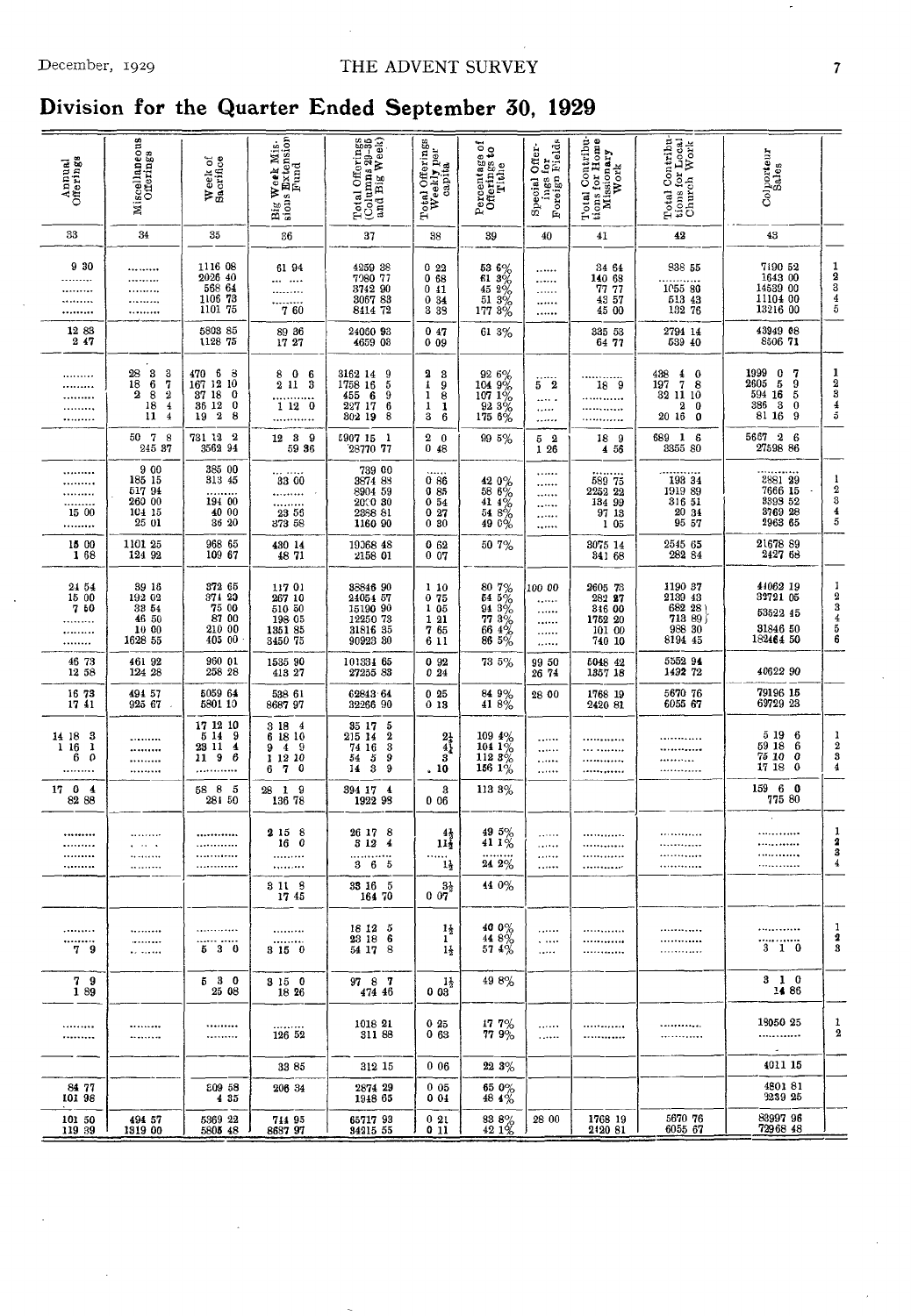### Home Missionary Report for Third Quarter, 1929

|                                  | Baltic<br>Union | British<br>Union | Polish<br>Union | Scandinavian<br>Union | Totals 3rd<br>Quarter, 1929 | Totals 3rd<br>Quarter, 1928 |
|----------------------------------|-----------------|------------------|-----------------|-----------------------|-----------------------------|-----------------------------|
|                                  |                 |                  |                 |                       |                             |                             |
|                                  | 75<br>4106      | 98<br>4522       | 108<br>2447     | 302<br>8665           | 583<br>19650                | 531<br>19063                |
|                                  | 1819            | 1254             | 1354            | 1279                  | 5706                        | 4107                        |
| Per Cent of Members Reporting    | 45%             | 28%              | 55%             | 15%                   | 29%                         | 22%                         |
| <b>Missionary Activities</b>     |                 |                  |                 |                       |                             |                             |
|                                  | 19271           | 4457             | 9224            | 3296                  | 36248                       | 21011                       |
|                                  | 7692<br>7963    | 1441             | 12810<br>524    | 8668                  | 25611                       | 16059                       |
| Hours of Christian Help Work     | 1675            | 15370<br>611     | 514             | 1201<br>381           | 25058<br>3181               | 16679<br>2383               |
|                                  | 24357           | 83774            | 2025            | 69180                 | 179336                      | 143896                      |
|                                  | 3675            | 30562            | 277             | 9057                  | 43571                       | 36014                       |
| New Subscriptions to Periodicals | 191             | 338              | 3               | 78                    | 610                         | 545                         |
|                                  | 1385            | 2653             | 67              | 3610                  | 7715                        | 5003                        |
| Missionary Letters Written       | 1056            | 1884             | 281             | 1005                  | 4230                        | 3530                        |
| Missionary Letters Received      | 560             | 976              | 206             | 491                   | 2233                        | 1861                        |
|                                  | 21              | 20               | 49              | 42                    | 132                         | 108                         |

## Tanganyika

#### (Continued from page 5.)

a visit from Brethren Maxwell and Ellingworth. At this time baptismal students were examined, thirty-three being baptized and one received by vote, making an addition of thirty-four to our church membership. We thank God for this increase and take courage to go ahead looking forward to still greater evidences of His love and mighty working in the hearts of the heathen round about. On the Sabbath following the baptism 238 attended the Sabbath-school and 97 met in fellowship around the Master's table.

The building, which is used for the combined duties of church and school, is now insufficient for our needs. By packing in the people as close as they can crowd on the mud seats, on the little platform, down the aisle and in the doorways, so that no one can move in or out, we can accommodate about 210, and if there are more they must stand outside the windows to listen. If we meet outside in the open the people are likely to have their attention distracted by passers-by and the wind, which often springs up quite suddenly, can blow the speaker's words away. Because of this the churchmembers and believers have decided to erect by their own free labour a new building for church purposes only. Booths were put up to serve as temporary dwellings and quite a large number of people came in for ten days' work. Others who were

then engaged in looking for work to get their tax together have been in since. Some 3,000 bricks are ready and we have been steadily gathering stones for the foundation and grass for the roof. The new building will measure 60 ft. by 30 ft. inside, so that the task of getting the stones for the foundations. which are brought one by one, is not a light one. We hope that this church will be ready for consecration early in the new year and we pray that it will be a centre of light and truth and salvation unto many precious souls.

## Evangelists' Institute Held at the Kamagambo Training School, East Africa

#### By E. R. Warland

DURING the mid-term holiday we had a very enjoyable and profitable institute for evangelists. Seventeen Luo workers attended, and we hope to hold an institute for the Kisii evangelists at the Kisii mission later.

Those who attended the institute have been labouring as church elders and as evangelists in the heathen villages, some of them for

## Our Native Work in Heathen

|                                                                                         |                                     |                                |                          |                                    |                                                  |                            |                                                  |                              |                                        | Train, Sch.                        |
|-----------------------------------------------------------------------------------------|-------------------------------------|--------------------------------|--------------------------|------------------------------------|--------------------------------------------------|----------------------------|--------------------------------------------------|------------------------------|----------------------------------------|------------------------------------|
| NAME OF CONFERENCE<br>OR MISSION                                                        | Ordained<br>Ministers               | Licensed<br>Ministers          | Licensed<br>Missionaries | Teachers                           | Colporteurs                                      | Other Workers              | Total                                            | Number in<br>Baptismal Class | Number of                              | Enrolment                          |
| 1                                                                                       | $\Omega$                            | я                              | $\overline{4}$           | 5                                  | 6                                                | 7                          | 8                                                | 9                            | 10                                     | 11                                 |
| East African Union Mission<br>Kenya<br>West Tanganyika<br>East Tanganyika<br>Uganda<br> | <br>$\ddotsc$<br>$\ddotsc$<br>      | 4<br><br><br>1                 | <br><br>1<br>5           | 286<br>53<br>37<br>3               | $\cdots$<br>$\cdots$<br>$\cdots$<br>$\mathbf{2}$ | 31<br>$\cdots$<br>1<br>    | 319<br>58<br>39<br>11                            | 1254<br>320<br>351<br>18     | 2<br><br>1<br>$\ddotsc$                | 44<br><br>31<br>$\cdots$           |
| Totals                                                                                  |                                     | 5                              | 6                        | 384                                | $\overline{\mathbf{2}}$                          | 32                         | 427                                              | 1943                         | 3                                      | 75                                 |
| Ethiopian Union Mission<br>Central Abyssinia<br>Totals                                  | ı<br>$\cdots$<br>$\cdots$<br><br>T. | <br><br><br>$\cdots$           | <br><br><br>             | 9<br>1<br>2<br><br>$\overline{12}$ | 1<br><br><br><br>ī                               | $\ddotsc$<br><br><br>      | 11<br>1<br>$\overline{2}$<br><br>$\overline{14}$ | 13<br>4<br>٠.,<br>٠.,<br>17  | <br><br><br>                           |                                    |
| Totals                                                                                  | 1<br>1<br><br>2                     | 5<br><br>$\overline{4}$<br>ত্র | 10<br>12<br>4<br>26      | <br><br>$\cdots$                   | <br>$\cdots$<br>$\cdots$                         | 9<br>$\overline{23}$<br>32 | 25<br>13<br>31<br>69                             | 125<br>220<br>345            | 1<br>1<br>1<br>$\overline{\mathbf{3}}$ | 20<br>70<br>29<br>$\overline{119}$ |
| Totals for 2nd Quarter, 1929                                                            | 3                                   | 14                             | 32                       | 396                                | 3                                                | 64                         | 510                                              | 2305                         | 6                                      | 194                                |
| Totals for 1st<br>66<br>.1929                                                           | З                                   | 17                             | 29                       | 387                                | $\overline{2}$                                   | 73                         | 511                                              | 11648                        | 7                                      | 200                                |
| *No report                                                                              |                                     |                                |                          |                                    |                                                  |                            |                                                  |                              |                                        |                                    |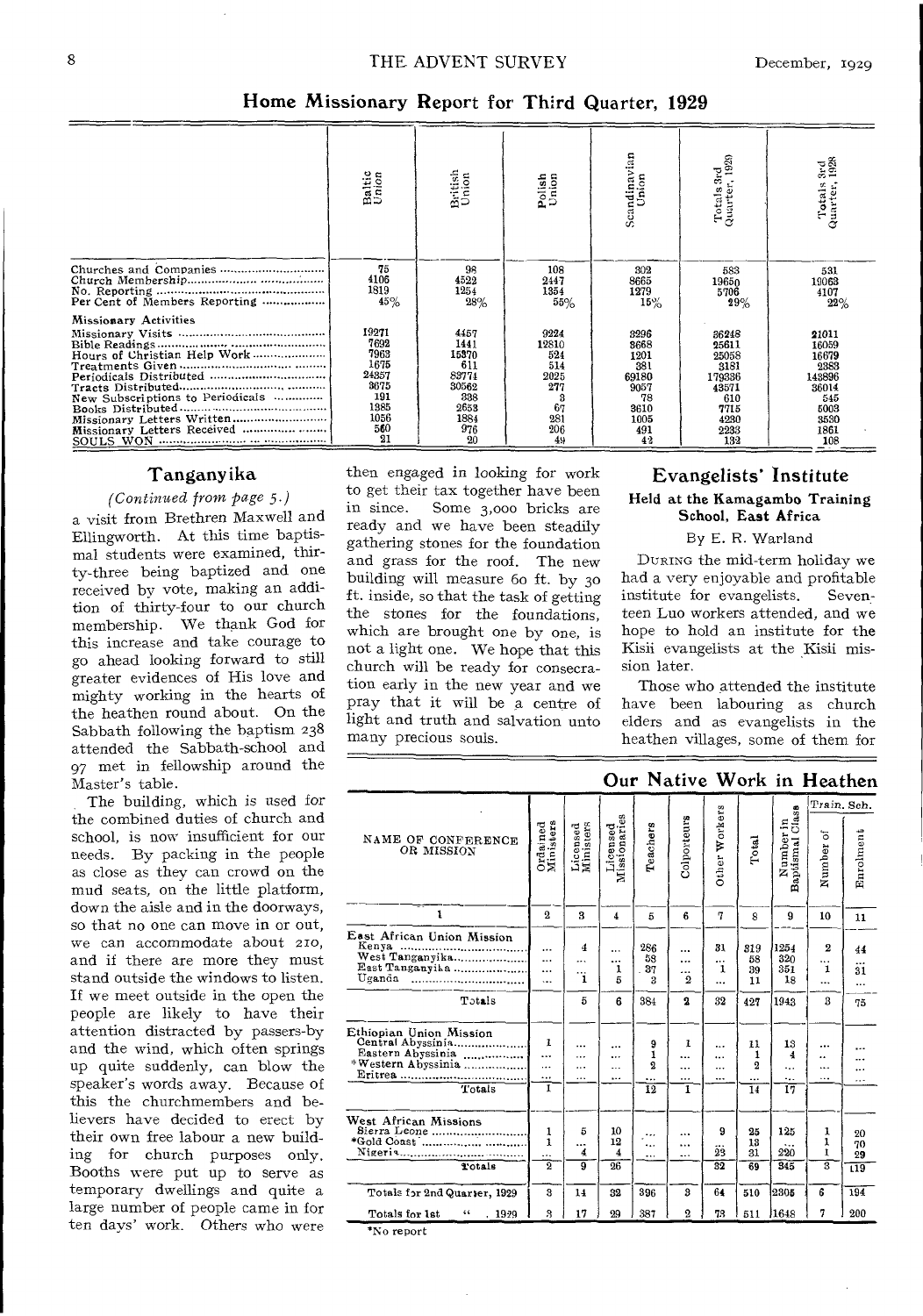|                                     | Baltic<br>Union                                                       | British<br>Union                                                      | polish<br>Union                                                | Scandinavian<br>Union                                                | eg<br>S<br>Totals:<br>Quarter, 1                                             | ន្តដឹ<br>Totals<br>Quarter,                                                |
|-------------------------------------|-----------------------------------------------------------------------|-----------------------------------------------------------------------|----------------------------------------------------------------|----------------------------------------------------------------------|------------------------------------------------------------------------------|----------------------------------------------------------------------------|
|                                     | 50<br>815<br>403<br>49%                                               | 66<br>1503<br>583<br>39%                                              | 43<br>593<br>355<br>60%                                        | 60<br>1501<br>212<br>14%                                             | 219<br>4412<br>1553<br>35%                                                   | 201<br>4096<br>1155<br>28%                                                 |
| Financial                           |                                                                       |                                                                       |                                                                |                                                                      |                                                                              |                                                                            |
| Other Funds raised: Har, Ing., etc. | 106 24                                                                | \$23571                                                               | \$10131<br>39 30                                               | \$11535<br>2155 27                                                   | $$452$ 37<br>2300 81                                                         | .<br>.                                                                     |
| Missionary Activities               |                                                                       |                                                                       |                                                                |                                                                      |                                                                              |                                                                            |
|                                     | 4832<br>1901<br>2645<br>408<br>6113<br>469<br>43<br>292<br>497<br>309 | 922<br>217<br>8675<br>97<br>39755<br>8760<br>121<br>979<br>564<br>304 | 1849<br>2943<br>113<br>129<br>2117<br>51<br><br>14<br>74<br>53 | 718<br>642<br>137<br>46<br>17589<br>1390<br>39<br>2757<br>412<br>204 | 8321<br>5734<br>11570<br>680<br>65574<br>10670<br>203<br>4042<br>1547<br>870 | 6660<br>3860<br>8372<br>709<br>24133<br>8895<br>131<br>1588<br>1189<br>702 |
|                                     | 21                                                                    |                                                                       | 20                                                             | 31                                                                   | 79                                                                           | 61                                                                         |

Missionary Volunteer Report for Third Quarter, 1929

several years. Of course they are not quite the same type of men as the evangelists in more civilized countries, yet they do a good work, and the tremendous demand for schools which is always present with us is largely due to their Besides, with but two labours. European missionaries in charge of a Luo church membership of more than 1,500, much of the work has to be left to these native workers, poorly trained though they may be. It was therefore our aim to help them as much as possible during

the short time they were with us.

We were privileged to have with us during the institute Pastor S. G. Maxwell, superintendent of the Union Mission. He gave a very helpful series of talks on the work of the evangelist. Brother L. Gabrielsen, our worker from Norway, showed the evangelists how to fill in various kinds of reports, and Sister G. A. Clarke gave them studies in hygiene and home-nursing. It is a great help to these men in their work if they can help the sick, whether in the heathen villages or in the schools, of which there are 188 in the Luo country, with nearly 7,000 students. We prepared for the institute a little Handbook for Evangelists, which provided them in their vernacular with a number of texts from both the Old and New Testaments, which should prove useful to them in their work for Christ. While they were with us we explained the book to them, and also gave them some outline studies in the lives of the early apostles. The questions put into the question box proved that these men appreciate the Gospel and read their Testaments regularly.

The evangelists were with us for two Sabbaths, and each Friday evening we cancelled the regular Missionary Volunteer meetings and spent the evening listening to brief reports from each of these workers. It is not possible to tell the many encouraging stories we heard at that time. Some told of new territories entered, some of opposition from Catholics and heathen, some of persecution, but each and all of victory through the Saviour.

One man told us how the people of his district had been wanting rain, but in spite of all the sacrifices offered by the heathen, no rain fell. Then the evangelist, believing it was God's wish to give them the much-needed rain should they but ask in the right way, announced that the Christians were going to pray for rain on a certain day. A special season of prayer was held and the next day the rain

| Africa, Second Quarter, 1929                     |                         |                                                            |                                    |                                                                  |                             |                                                    |                                    |                                                                                                                                                                                                         |                                                                                                                                                                                                                                                                                                                                                                                   |                                                                                       |
|--------------------------------------------------|-------------------------|------------------------------------------------------------|------------------------------------|------------------------------------------------------------------|-----------------------------|----------------------------------------------------|------------------------------------|---------------------------------------------------------------------------------------------------------------------------------------------------------------------------------------------------------|-----------------------------------------------------------------------------------------------------------------------------------------------------------------------------------------------------------------------------------------------------------------------------------------------------------------------------------------------------------------------------------|---------------------------------------------------------------------------------------|
|                                                  | Station Sch.            |                                                            | Out-School                         | Girls' Sch.                                                      |                             | Med.MissW                                          |                                    |                                                                                                                                                                                                         |                                                                                                                                                                                                                                                                                                                                                                                   |                                                                                       |
| Number of                                        | Enrolment               | Number of                                                  | Enrolment                          | Number of                                                        | Enrolment                   | No. Per. giving<br>Treasments<br>Per.              | No. Treat-<br>ments given          | European Tithe                                                                                                                                                                                          | Native Tithe                                                                                                                                                                                                                                                                                                                                                                      | Per cont of Native<br>to European Tithe                                               |
| 12                                               | 13                      | 14                                                         | 15                                 | 16                                                               | 17                          | 18                                                 | 19                                 | 20                                                                                                                                                                                                      | ${\bf 21}$                                                                                                                                                                                                                                                                                                                                                                        | 22                                                                                    |
| $\frac{3}{3}$<br>$\mathbf 1$<br>$\mathbf{1}$     | 259<br>96<br>148<br>22  | 263<br>17<br>16<br>2                                       | 9328<br>107<br>1884<br>28          | $\overline{\mathbf{2}}$<br>$\cdots$<br>$\mathbf{I}$<br>$\ddotsc$ | 54<br>38<br>                | 5<br>8<br>3<br>2                                   | 2627<br>70<br>2006<br>2000         | $\begin{array}{c} 2.38 \\ 49 \end{array}$<br>$\begin{smallmatrix}5\cr 2\cr 5\cr 16\end{smallmatrix}$<br>$\begin{smallmatrix}0\0\0\end{smallmatrix}$<br>41<br>$\theta$<br>17<br>8<br>5<br>10<br>$\Omega$ | $\begin{smallmatrix} 31 & 9 \\ 30 & 11 \end{smallmatrix}$<br>131<br>$_{\rm 8}^2$<br>3010<br>$\bf{0}$<br>$\mathbf 0$<br>$\bf{0}$<br>4                                                                                                                                                                                                                                              | $\begin{array}{c} 267\;\; 6\% \\ 74\;\; 1\% \\ 171\;\; 0\% \\ 72\;\; 7\% \end{array}$ |
| 8                                                | 525                     | 298                                                        | 11347                              | 8                                                                | 92                          | 18                                                 | 6703                               | £151 19<br>$\overline{2}$<br>740 02<br>$\overline{\mathbf{3}}$                                                                                                                                          | 348 10<br>$\sqrt{ }$<br>957 18                                                                                                                                                                                                                                                                                                                                                    | 129 3%                                                                                |
| $\frac{2}{1}$<br>1<br><br>4                      | 38<br>18<br><br><br>56  | ı<br><br><br>$\cdots$<br>ī                                 | 4<br><br>$\cdots$<br>$\cdots$<br>4 | 1<br><br><br><br>ī                                               | 7<br><br><br><br>7          | 5<br>$\overline{2}$<br><br>7                       | 230<br>160<br>390                  | $\pounds$ 50 10 10 10 7 18 4<br>13 14<br>$\overline{\mathbf{2}}$<br>$\frac{2}{3}$ $\frac{72}{3}$ $\frac{3}{2}$<br>4<br>45                                                                               | $\begin{array}{c} 3 \ \ 15 \\ 17 \end{array}$<br>0<br>6<br>- 6<br>$4 - 12$<br>22 55                                                                                                                                                                                                                                                                                               | $\begin{smallmatrix} 7 & 4\% \\ 11 & 0\% \end{smallmatrix}$<br>.<br>$6.4\%$           |
| 18<br>$\frac{1}{2}$<br>$\overline{\mathfrak{A}}$ | 587<br>20<br>137<br>737 | <br>$\ddotsc$<br>$\overline{\mathbf{2}}$<br>$\overline{2}$ | $\ddotsc$<br><br>59<br>59          | 1<br>$\cdots$<br><br>ī                                           | 6<br><br><br>$\overline{6}$ | $^{24}$<br>$\overline{2}$<br>14<br>$\overline{40}$ | 1040<br>$\frac{904}{1321}$<br>3265 | £171411<br>17<br>$\,$ 5<br>10<br>$\overline{21}$<br>2<br>6<br>75<br>56<br>-3<br>£<br>S<br>273 50                                                                                                        | 28 15 11<br>$\frac{36}{74}$<br>0<br>$\mathbf{0}$<br>6<br>8<br>$\overline{2}$<br>139<br>7<br>677 50                                                                                                                                                                                                                                                                                | $\begin{array}{c} 162 \ 2 \% \\ 208 \ 1 \% \\ 351 \ 8 \% \end{array}$<br>247.7%       |
| 33                                               | 1318                    | 301                                                        | 11410                              | Б                                                                | 105                         | 65                                                 | 10358                              | $\boldsymbol{9}$<br>1364 97                                                                                                                                                                             | $\begin{array}{r@{\hspace{0.5em}}c@{\hspace{0.5em}}c@{\hspace{0.5em}}c@{\hspace{0.5em}}c@{\hspace{0.5em}}c@{\hspace{0.5em}}c@{\hspace{0.5em}}c@{\hspace{0.5em}}c@{\hspace{0.5em}}c@{\hspace{0.5em}}c@{\hspace{0.5em}}c@{\hspace{0.5em}}c@{\hspace{0.5em}}c@{\hspace{0.5em}}c@{\hspace{0.5em}}c@{\hspace{0.5em}}c@{\hspace{0.5em}}c@{\hspace{0.5em}}c@{\hspace{0.5em}}c@{\hspace{$ | 121 4%                                                                                |
| 34                                               | h 470                   | 326                                                        | 11792                              | 6                                                                | 141                         | 47                                                 | 19433                              | 1571 83                                                                                                                                                                                                 | 1576 97                                                                                                                                                                                                                                                                                                                                                                           | 100 3%                                                                                |

#### $\mathbf{A} \cdot \mathbf{B}$  $1000$  $\sim$  $\sim$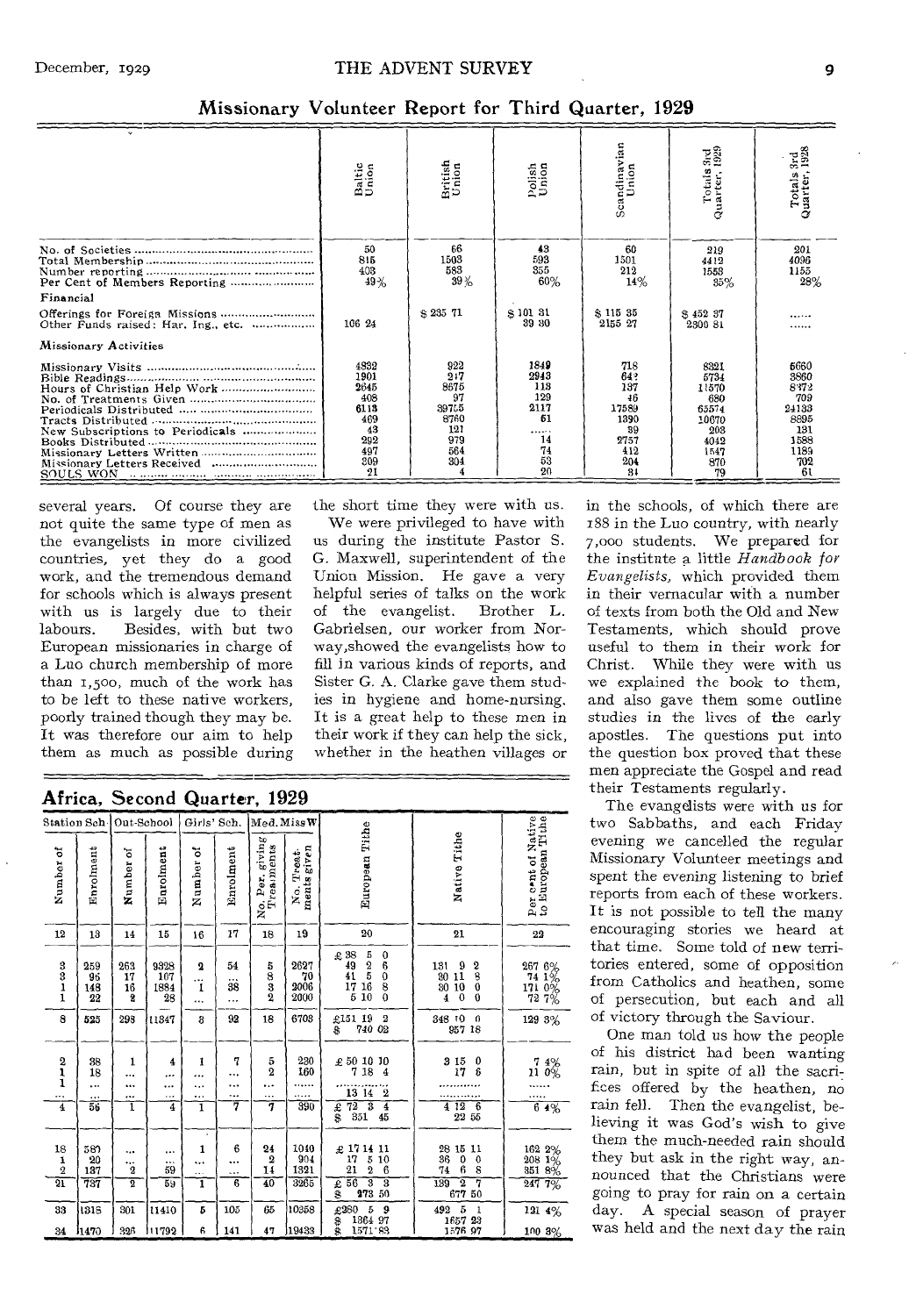came. This is the kind of experience which turns the hearts of heathen, and so the people there now say to the Christians, "You are the people that help our country, you are our hope."

Another evangelist told us how he had been preaching in a Catholic district where formerly we had no schools at all. We now have four schools in that place. Another related how his hymn-book had been taken from him and destroyed, so that he might not

sing. His reply was, "You do not seem to realize that you spread the Gospel by persecution." Still another praised God that he had been sent to a very difficult place, but as the result of his labours and that of the teachers who had been sent to help him, there are now three schools in that area. Whereas formerly the people there tried to kill him with clubs, they are all pleased when he pays them a visit.

As at home the pastor sometimes has to arrange for the erection of church buildings, so it is out here, too. The buildings in this field are mostly temporary structures lasting but a few years. Still there is much industry needed to gather together the various materials and to erect the schools. Many give much credit to the evangelist or teacher and those who love the Lord who reside in the district. I am sure



*John Shaw, recruit to Nigeria.* 



Pastor E. A. Beavon and some Kisii evangelists.

many of our companies in England do not meet on Sabbath under such favourable circumstances, in such quiet, peaceful surroundings and in such pleasant places as do our native believers. For the privileges we enjoy we thank the Lord. While as a rule the schools are built to hold about 5o to roo, the church centres must be much larger: These buildings hold 200 or more, and we often hold large gatherings in the shady open places. One of the evangelists told us how the Christians in his part had built a good strong building which often holds over 700 people.

The reports of these evangelists were very encouraging indeed. The demand for schools is far greater than it has ever been before. We do not now have to *ask* people to have a teacher; we cannot train our men fast enough to enter the openings. Of course the work of the evangelists increases the need

for teachers. One must not think of the term "teacher" in just the same light as one thinks of a teacher in the homeland. In Africa a teacher is a resident teacher and evangelist, a local preacher, the "father" of the people who gather round him and build<br>their homes with his. He their homes with his. it is who instructs in the way of God, doing a work which though perhaps not so prominent as that of the evangelist is no less important.

So as we look back on the institute now closed, and as we think of the tremendous task to which these men, by faith, have set their hands, we turn to our dear fellowbelievers in Europe and ask for their prayers. Give us your most earnest prayers, your most liberal offerings, and your most talented and most consecrated sons and daughters.

**Opening Report of the Church Schools in the Northern European Division 1929-1930** 

|                                                                                                                                                 | No of<br>Teachers                                | Opening<br>Date                                                                                             | Closing<br>Date                                                                                                    | Weeks in<br>School Year                                                | ö,<br>ð<br>Age<br>-c<br>Church<br>Members<br>A's<br>Children<br>School A<br>Enrolment<br>ω<br>ą<br>Non<br>w<br>$1-2$ 3-4 5-6 7-8 $T'$ . |                                |                              |                                                                                   |                                                                  | ociety<br>w<br>⋗<br>戻                                                              | Head<br>Teacher                                    | How Financed                                                                                                    |                                                             |                                              |                                                                                                                         |                                                                                                                                                                          |
|-------------------------------------------------------------------------------------------------------------------------------------------------|--------------------------------------------------|-------------------------------------------------------------------------------------------------------------|--------------------------------------------------------------------------------------------------------------------|------------------------------------------------------------------------|-----------------------------------------------------------------------------------------------------------------------------------------|--------------------------------|------------------------------|-----------------------------------------------------------------------------------|------------------------------------------------------------------|------------------------------------------------------------------------------------|----------------------------------------------------|-----------------------------------------------------------------------------------------------------------------|-------------------------------------------------------------|----------------------------------------------|-------------------------------------------------------------------------------------------------------------------------|--------------------------------------------------------------------------------------------------------------------------------------------------------------------------|
| British Union<br>Stanborough Park<br>West London<br>Walthamstow<br>Plymouth                                                                     | 3<br>$\overline{\mathbf{2}}$<br>$\mathbf 2$<br>9 | Sept. 4/29<br>$\ddot{\bullet}$<br>$-66$                                                                     | July ?0/30<br>$\bullet$<br>$\ddotsc$                                                                               | 44<br>44<br>44<br>44                                                   | 42<br>19<br>14<br>14<br>89                                                                                                              | $\frac{15}{7}$<br>4<br>9<br>35 | $\frac{11}{8}$<br>25         | 6<br>7<br>$\boldsymbol{2}$<br>$\overline{2}$<br>17                                | 74<br>41<br>22<br>29<br>166                                      | 35<br>3<br>11                                                                      | 39<br>38<br>15<br>18<br>56 110                     | $\begin{bmatrix} 287 \\ 56 \\ 84 \\ 107 \end{bmatrix}$<br>534                                                   | $\begin{smallmatrix} 38\\3\\13\\17 \end{smallmatrix}$<br>71 | 74<br>41<br>22<br>29<br>166                  | D. M. Lewis<br>A. E. West<br>E. R. Hyde                                                                                 | L. D. Lewis Sc'l fees, Ch'h bud't, Con. gr't<br><br>44<br>66<br>$\cdots$<br>$\epsilon$<br>$\ddot{\phantom{a}}$                                                           |
| Scandinavian Union<br>Copenhagen<br>Skodsborg<br>Aarhus<br>Frederikshavn<br>Jerslev<br>Esbjerg<br>Gredstedbro<br>Stockholm<br>Oslo.<br>$\cdots$ | 2<br>10 <sup>10</sup>                            | 1 Aug. 15/29<br>April 3/29<br>Aug. 15/29<br>May 1/29<br>Aug 15/29<br>Aug. 15/29<br>Aug. 12/29<br>Aug. 27/29 | June 30/30<br>Mar. 31/30<br>/30<br>July<br>/30<br>April<br>July 15/30<br>July 15/30<br>July 15/30<br>$1$ uly $/30$ | $\frac{40}{42}$<br>$\frac{42}{41}$<br>36<br>41<br>41<br>39<br>39<br>-- | 9<br>10<br>6<br>5<br>$\frac{2}{4}$<br>ı<br>$\overline{4}$<br>41                                                                         | 17<br>9<br>15<br>4<br>3<br>66  | 10<br>8<br>14<br>4<br>5<br>5 | 8<br>5<br>$\mathbf{5}$<br>$\boldsymbol{2}$<br>$\overline{\mathbf{2}}$<br>$\Omega$ | $\frac{44}{32}$<br>40<br>15<br>$\overline{12}$<br>15<br>10<br>16 | $\frac{39}{32}$<br>40<br>15<br>12<br>14<br>10<br>16<br>$51\mid 26\mid 181\mid 178$ | 5<br>-<br>-<br>-<br>$\mathbf{I}$<br>$\overline{a}$ | $\begin{bmatrix} 400 \\ 300 \\ 200 \end{bmatrix}$<br>$\frac{96}{30}$<br>79<br>75<br>252<br>6   1432   182   184 | 89<br>34<br>40<br>15<br>12<br>14<br>10<br>18                | 44<br>32<br>40<br>15<br>12<br>15<br>10<br>16 | lC. Henriksen<br>M. Jensen<br>A. Simonsen<br>lJ. Vilhelmsen<br>D. Kjoller<br>D. Prastiin<br>R. Yohansen<br>S. Sandqvist | School fees, Church donations<br>Church donations, State grant<br>Church Donations<br>Ch'ch Donations & State grant<br>Church Donations<br>School fees & Ch'ch donations |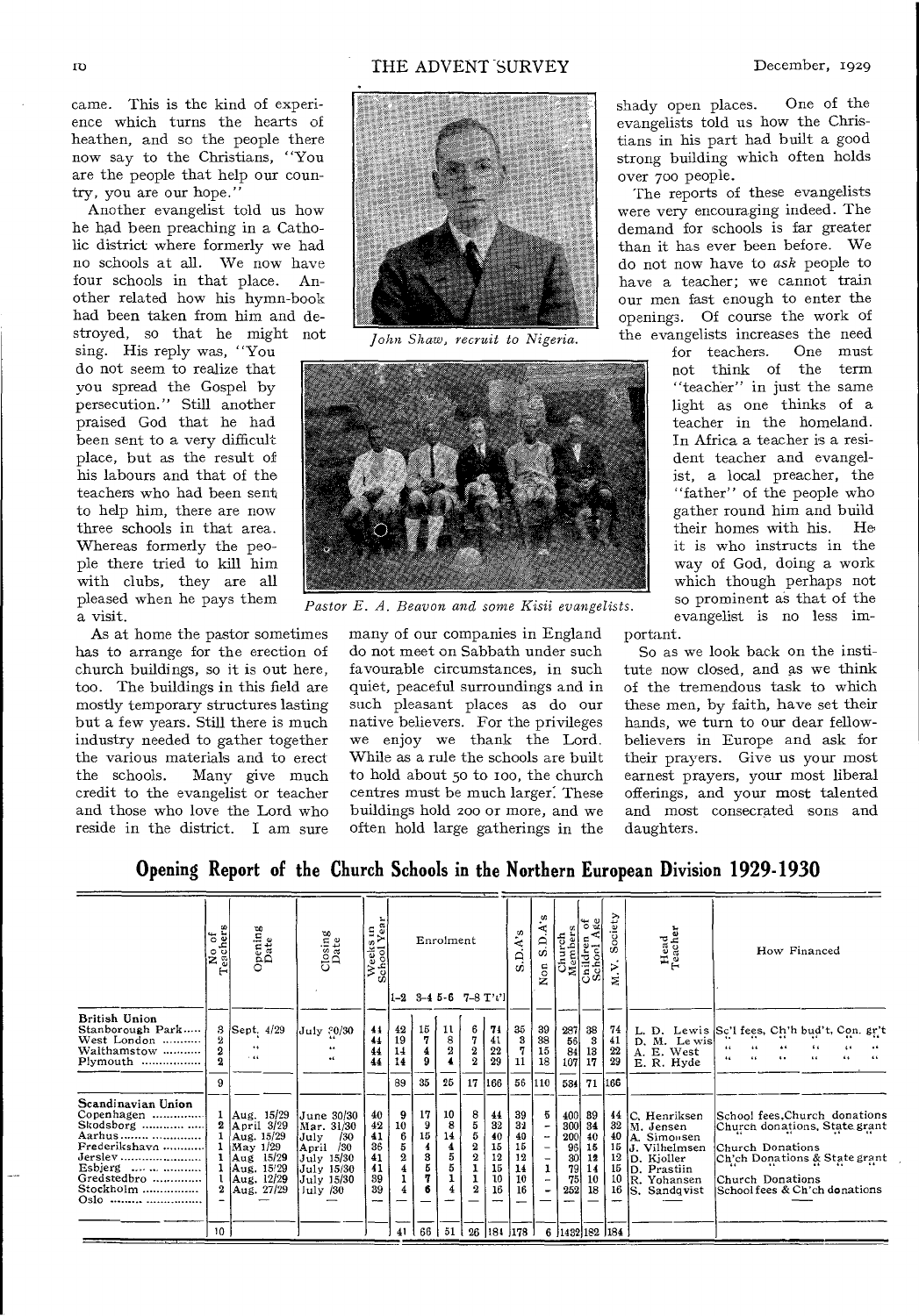| -                                                                                   |                                                                                                                                                        |                                                                                                                      |                                                                                                     |                                         |                                    |                                  |                                  |                                              |                                            |                                     |                                    |                                |                             |
|-------------------------------------------------------------------------------------|--------------------------------------------------------------------------------------------------------------------------------------------------------|----------------------------------------------------------------------------------------------------------------------|-----------------------------------------------------------------------------------------------------|-----------------------------------------|------------------------------------|----------------------------------|----------------------------------|----------------------------------------------|--------------------------------------------|-------------------------------------|------------------------------------|--------------------------------|-----------------------------|
| Name of School                                                                      |                                                                                                                                                        |                                                                                                                      |                                                                                                     | Enrolment                               |                                    |                                  |                                  | Ë<br>ចិន                                     | $H$ alf<br>ip                              |                                     | oom                                | Farm                           | nder<br>tion                |
|                                                                                     | Address                                                                                                                                                | Opening Date                                                                                                         | Closing Date                                                                                        | α<br>Me                                 | omen<br>š                          | Total                            | Membership<br>M.V. Society       | ទទឹ<br>ು ಮ<br>tudents<br>Schol<br>ō5         | $5\frac{1}{2}$<br>udents<br>ÜΩ             | Tuition<br>Work)<br>Yearly<br>(Full | Yearly Ro<br>Rent                  | Ξ.<br>Acres                    | ⊃ฐ<br>Acres<br>Culti        |
| Baltic Union<br>British Union<br>Polish Union<br>Scand: Denmark<br>Norway<br>Sweden | Brivibas iela 11. Riga.<br>Stanborough Park, Watford.<br>Kamienica 230, Bielsko, Slask.<br>Naerum. Denmark.<br>Algarheim, Norway.<br>Jarnboas, Sweden, | Oct. 2, 1929<br>Aug. 20<br>66<br>Sept. 12<br>$\ddot{\phantom{0}}$<br>Oct.1<br>66<br>Sept. 1<br>$15 - 15$<br>Sept. 18 | May 13, 1930<br>Max 4<br>$\cdots$<br>May 21<br>$\ddotsc$<br>$M$ ay 31<br>64<br>May 7<br>44<br>May 3 | $\frac{44}{54}$<br>20<br>36<br>23<br>32 | 26<br>27<br>12<br>26<br>14  <br>38 | 70<br>81<br>32<br>62<br>37<br>70 | 70<br>81<br>30<br>60<br>37<br>78 | 7<br>$\boldsymbol{2}$<br>$\cdots$<br>а<br>20 | $\cdots$<br>8<br>$\cdots$<br>5<br>$\cdots$ | S26<br>70<br>25<br>48<br>37<br>43   | 3.24<br>52<br>10<br>43<br>37<br>22 | 275<br>101<br>12<br>300<br>700 | 75<br>20<br>12<br>120<br>45 |
| Totals                                                                              |                                                                                                                                                        |                                                                                                                      |                                                                                                     | -209                                    | 143                                | 352                              | 356                              | 32                                           | 14                                         |                                     |                                    | 1393 277                       |                             |

**Opening Report of the Mission Schools in the Northern European Division, 1929-30** 

## *OUR DEPARTMENTS*

## Echoes of Progress from the Publishing Department By C. E. Weaks

"THE Lord gave the Word : great was the company of those<br>that *published* it." Psa.  $68:11$ . that *published* it."

AT the close of the second quarter there were, according to our statistical report, 648 workers in the Northern European Division field. Of this number, 308, or nearly one-half the total, were colporteurs, self-supporting workers, carrying the message in printed form from door to door, pioneers preparing the way for the coming of the minister and the Bibleworker.

THESE 308 colporteurs sold during the first nine months of 1929 literature to the value of \$215,812.- 09, which was a gain of more than \$4,000.00 over the same months of 1928.

THE year 1929 has seen the beginning of our colporteur work, in an organized form, in our East African mission fields. Success attended the work of our African colporteurs from the very first, and Brother Cuthbert, the East African Union field secretary, reports most enthusiastically concerning the outlook for the year 193o.

WE are just now publishing our first colporteur subscription book in the native language for sale in Nigeria, West Africa. Before many months we expect to see the colporteur work launched in a more definite way in that large field on<br>the West Coast. They have althe West Coast. ready made a beginning in colpor-

teur work on the West Coast, but with English literature. We rejoice to see literature being prepared in the vernaculars.

WE read in the spirit of prophecy as follows: "Whenever the canvassing work is presented among our people, let both the health books and the religious books be presented together as parts of a united work. The relation of the religious and the health books is presented to me as illustrated by the union of the warp and the woof to form a beautiful pattern and a perfect piece of work."—"Colpor*tear Evangelist," page 71.* 

FOR some years our colporteurs have been meeting with excellent success in selling books in the Baltic States. This year the Riga publishing house produced its first large health book. An edition of 8,000 came from the press about July 1st of this year. Brother Saknit, the Union field secretary, writes that this first edition is now nearly sold, a second edition of 12,00o is being printed, and that he fears that even this number will not be sufficient for their Lettish field. This is a good record for a field containing only about r,000,- 000 Lettish people.

A NINE-DAYS' convention for our publishing department workers in the Polish field was held in the city of Warsaw from October 22nd to 3oth. During the last two days of the meeting, the conference presidents were also with us. While great difficulties must be faced in that large field, God is blessing, and the workers there believe that

in the near future we will see far greater developments in our literature work in that field than we have yet seen.

FOR the past six months, our coIporteur sales in the Northern European Division have, with one exception, shown a gain each month. We trust that the sales of the closing quarter of the year will add still more to our gains of the first three quarters of the year.

SABBATH, November 3oth, is Colporteur Day in all our churches throughout the Northern European Division. We trust that this day will prove a great blessing to our churches, and to our colporteurs, and that we will on that day learn of many whom the Lord is calling to house-to-house ministry with our literature.

*"There are those who need our helping,* 

*Those who listen for our song;* 

*Only souls that have been tortured* 

*Know the bitterness of wrong. So my heart, we'll gladly help* 

*them* 

*Bear their burdens, you and I, And we'll not stand back like cowards,* 

*While the world is running by."* 

#### The Aduent Suruen Organ of The Northern European Division of the General Conference of S.D.A.

Editor: Ella M. Eastcott

Published monthly on the 25th day of the month. Price 2/0 per *annum.* Sub-scriptions to be sent to your local Pub-lishing House.